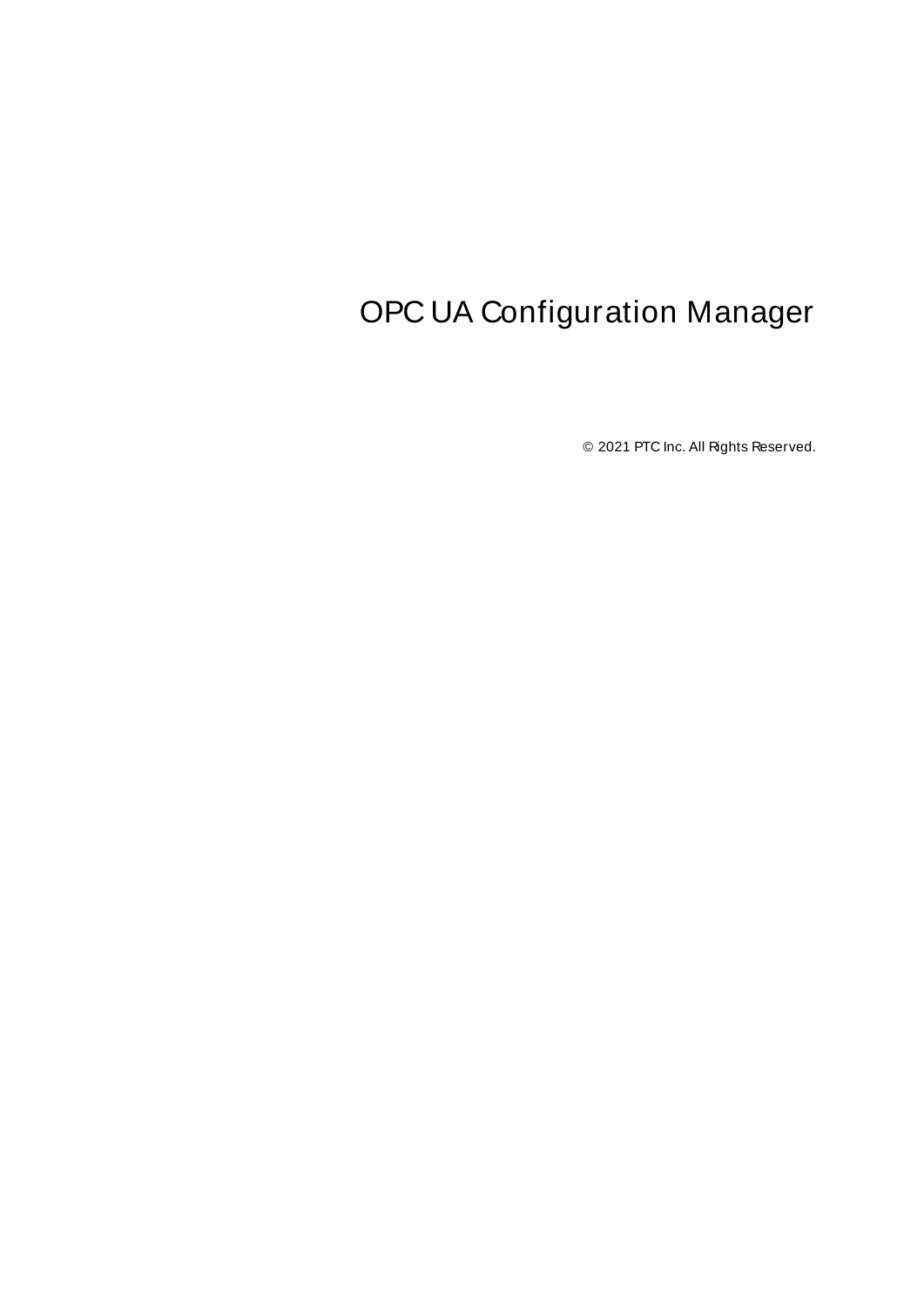# <span id="page-1-0"></span>Table of Contents

| Unable to connect to the UA server when trying to import items in the Device Properties dia-                    |
|-----------------------------------------------------------------------------------------------------------------|
| Unable to see the UA server when attempting to browse from the UA client  27                                    |
| The target computer running the UA server is not shown in the network browse from the                           |
|                                                                                                                 |
| Connection attempts to the UA server require authentication (Username and Password) 29                          |
| Cannot ping a router that uses port forwarding to send requests to the UA server 29                             |
|                                                                                                                 |
|                                                                                                                 |
| Account ' <name>' does not have permission to run this application. Contact the system admin-</name>            |
| The UA Server certificate has been reissued. UA clients must trust the new certificate to connect. 30           |
| The UA Client Driver certificate has been reissued. UA servers must trust the new certificate for               |
| The UA Client certificate ' <client name="">' has been rejected. The server cannot accept connections</client>  |
| The UA Client certificate ' <client name="">' has been trusted. The server can accept connections</client>      |
| The UA Server certificate ' <server name="">' has been rejected. The UA Client Driver cannot con-</server>      |
| The UA Server certificate ' <server name="">' has been trusted. The UA Client Driver can connect to 30</server> |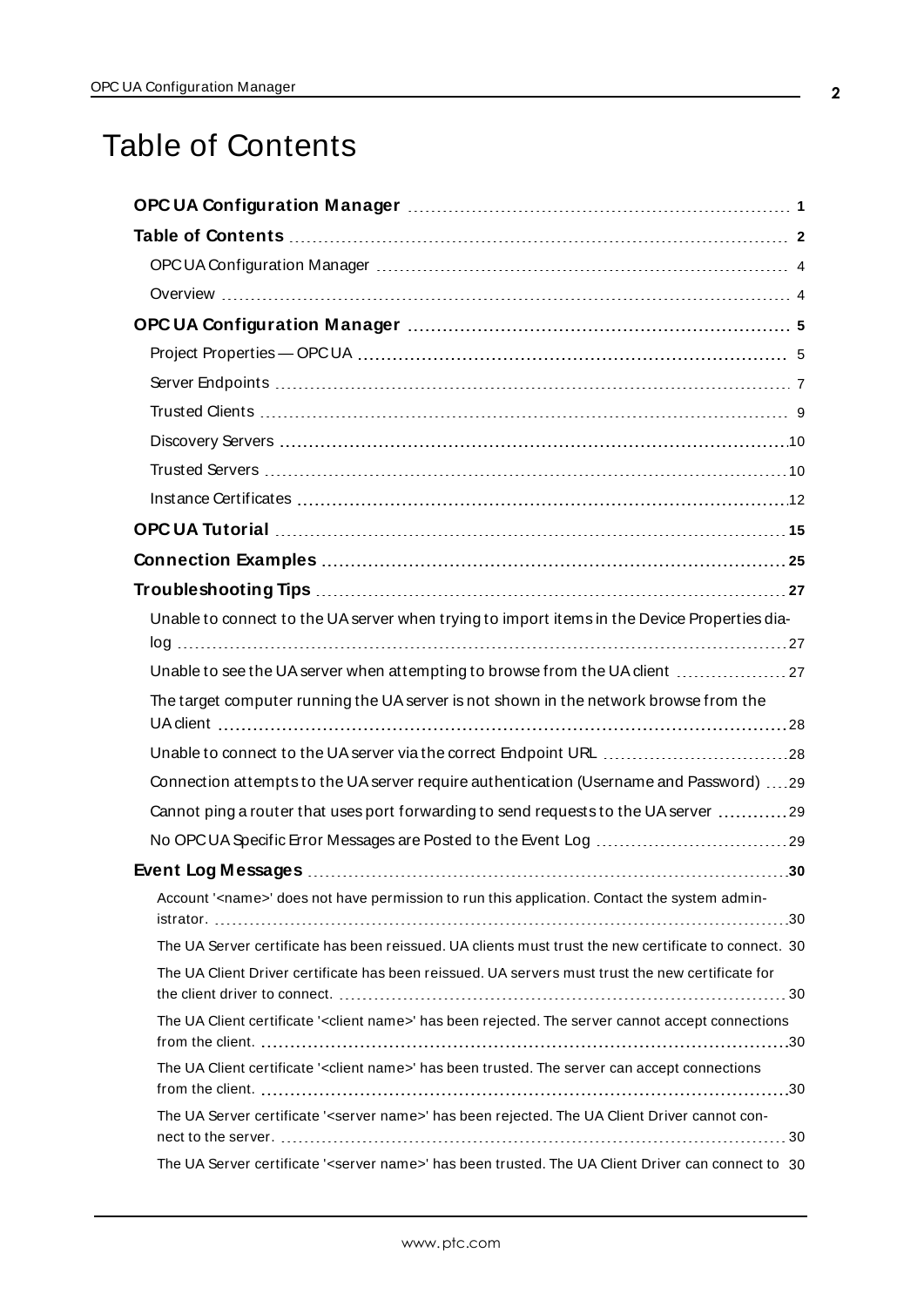| The UA Server certificate ' <server name="">' has been added to Trusted Servers. The UA Client</server>     |  |
|-------------------------------------------------------------------------------------------------------------|--|
|                                                                                                             |  |
| The UA Client certificate ' <client name="">' has been added to Trusted Clients. The UA Server can</client> |  |
| The UA Client certificate ' <client name="">' has been removed from Trusted Clients. The UA Server</client> |  |
| The UA Server certificate ' <server name="">' has been removed from Trusted Servers. The UA Cli-</server>   |  |
|                                                                                                             |  |
|                                                                                                             |  |
| The UA Discovery Server ' <server name="">' has been added. The UA Server endpoints can now</server>        |  |
| The UA Discovery Server ' <server name="">' has been removed. The UA Server endpoints can no</server>       |  |
|                                                                                                             |  |
| The UA Client Driver certificate has been imported. UA servers must trust the new certificate for           |  |
|                                                                                                             |  |
| The UA Server certificate has been imported. UA clients must trust the new certificate to connect. 32       |  |
|                                                                                                             |  |
|                                                                                                             |  |
|                                                                                                             |  |
|                                                                                                             |  |
|                                                                                                             |  |
|                                                                                                             |  |
|                                                                                                             |  |
|                                                                                                             |  |
|                                                                                                             |  |
|                                                                                                             |  |
|                                                                                                             |  |
|                                                                                                             |  |
|                                                                                                             |  |
|                                                                                                             |  |
|                                                                                                             |  |
|                                                                                                             |  |
|                                                                                                             |  |
|                                                                                                             |  |
|                                                                                                             |  |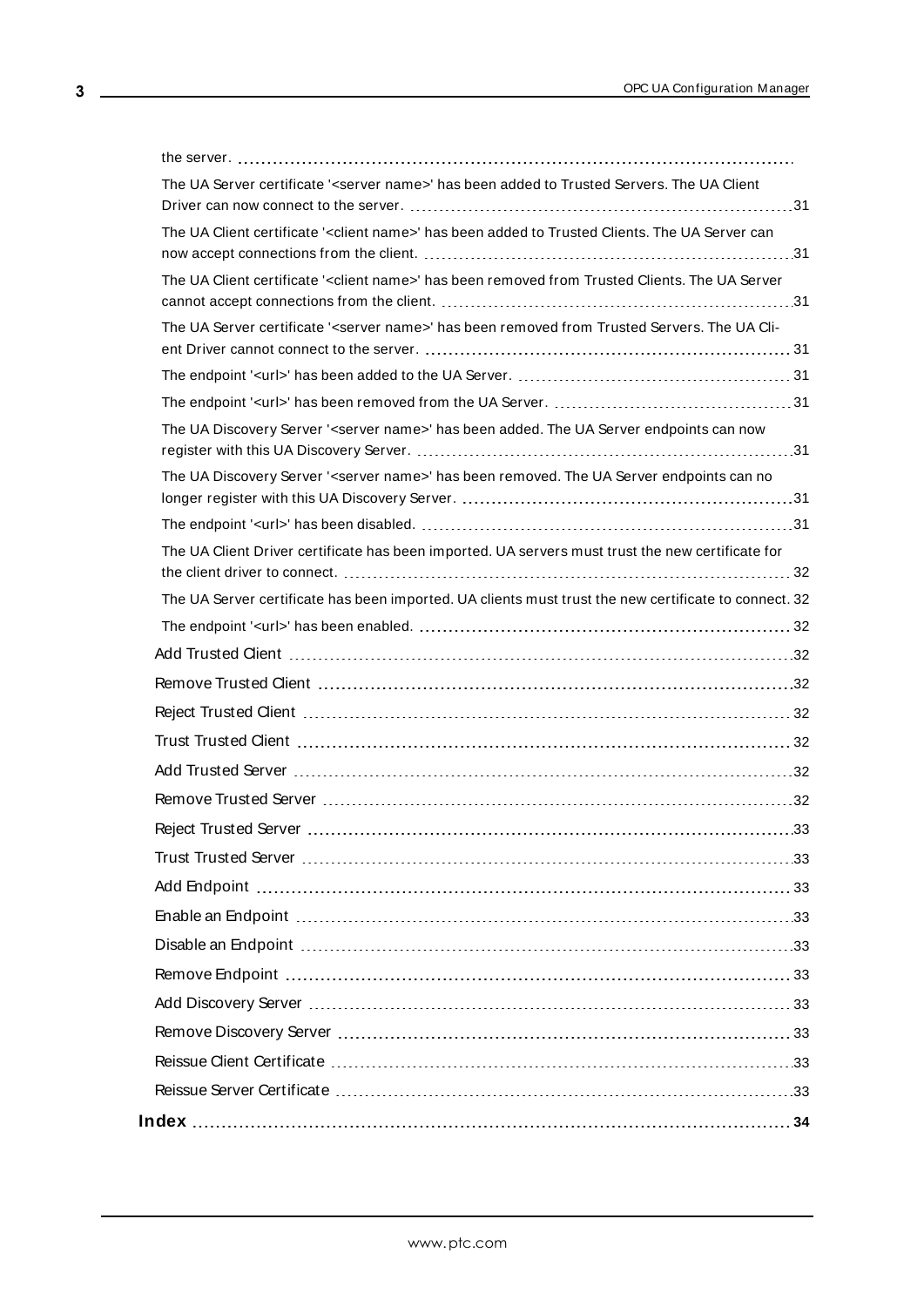### <span id="page-3-0"></span>**OPC UA Configuration Manager**

Help version 1.042

### **CONTENTS**

#### **[Overview](#page-3-1)**

What is OPC Unified Architecture and how is it used?

#### **OPC UA [Configuration](#page-4-0) M anager**

Where can I find information on the tabs in the OPC UA Configuration Manager?

#### **OPC UA [Tutorial](#page-14-0)**

Where can I find a tutorial on how to implement OPC UA?

#### **[Connection](#page-24-0) Examples**

Where can I find examples of connections and information on the best OPC UA practices?

#### **[Troubleshooting](#page-26-0) Tips**

Where can I find descriptions of common troubleshooting problems?

#### **Event Log [M essages](#page-29-1)**

<span id="page-3-1"></span>What messages does the Event Log produce?

### <span id="page-3-2"></span>**Overview**

OPC Unified Architecture (UA) is an open standard created by the OPC Foundation with help from dozens of member organizations. Although UA intends to provide a platform independent interoperability standard (in order to move away from Microsoft COM) it is not a replacement for OPC Data Access (DA) technologies. For most industrial applications, UA will complement or enhance an existing DA architecture. It will not be a system-wide replacement. OPC UA complements OPC DA infrastructures in the following ways:

- It offers a secure method of client-to-server connectivity without depending on Microsoft DCOM and has the ability to connect securely through firewalls and over VPN connections. For users connecting to remote computers within the corporate network (inside the firewall) on a domain, an OPC DA and DCOM connection may be satisfactory.
- . It provides an additional way to share factory floor data to business systems (shop-floor to top-floor). OPC UA can aggregate data from multiple OPC DA sources into non-industrial systems.

For the majority of user applications, the most relevant components of the UA standard are as follows:

- Secure connections through trusted certificates for client and server endpoints.
- Robust item subscription model to provide efficient data updates between clients and servers.
- An enhanced method of discovering available information from participating UA servers.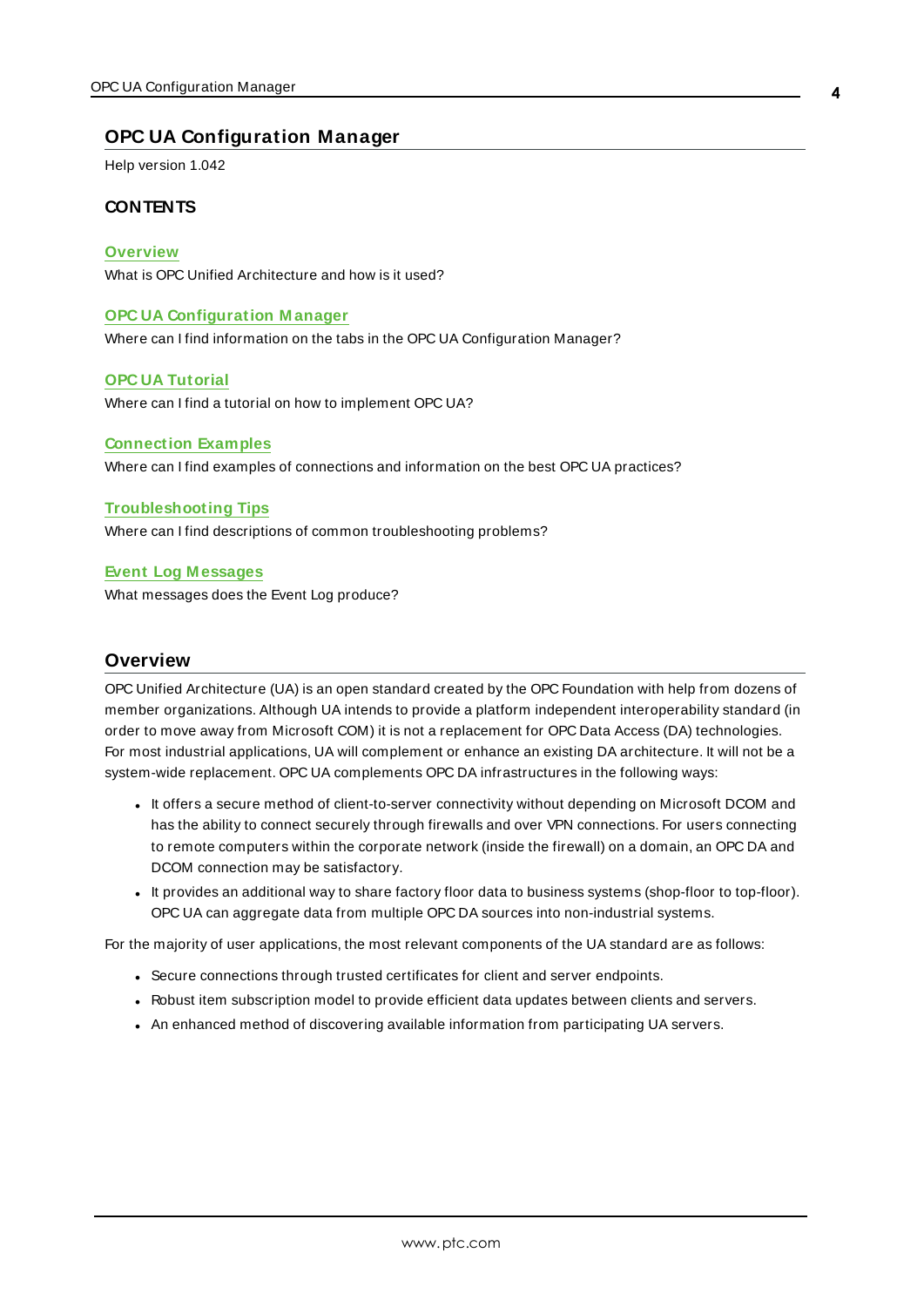# <span id="page-4-0"></span>**OPC UA Configuration Manager**

The OPC UA Configuration Manager assists users in administering the UA server configuration settings. OPC UA's security requires that all endpoints participating in UA communication do so over a secure connection. To comply with this security requirement, each UA server instance and UA client instance must provide a trusted certificate to identify itself. These certificates may be self-signed. As such, they must be added to a local trusted certificate store on both the server and client nodes by a user with administrator privileges before any secure UA client / server connections may be attempted. The OPC UA Configuration Manager is a user-friendly interface through which the certificate exchange may be performed.

For more information on a specific OPCUA Configuration Manager property, select a link from the list below.

**Server [Endpoints](#page-6-0) [Trusted](#page-8-0) Clients [Discovery](#page-9-0) Servers [Trusted](#page-9-1) Servers Instance [Certificates](#page-11-0)**

# <span id="page-4-1"></span>**Project Properties — OPC UA**

OPC Unified Architecture (UA) provides a platform independent interoperability standard. It is not a replacement for OPC Data Access (DA) technologies: for most industrial applications, UA complements or enhances an existing DA architecture. The OPC UA Project Properties group displays the current OPC UA settings in the server.

**Note**: To change a setting, click in the specific property's second column. This invokes a drop-down menu that displays the options available.

| Property Groups  | $\Box$ Server Interface       |       |
|------------------|-------------------------------|-------|
| General          | Enable                        | Yes   |
| OPC DA           | Log diagnostics               | No    |
| <b>OPC UA</b>    | <b>Client Sessions</b><br>E   |       |
| <b>ThingWorx</b> | Allow anonymous login         | No    |
|                  | Max connections               | 128   |
|                  | Minimum session timeout (s)   | 15    |
|                  | Maximum session timeout (s)   | 60    |
|                  | Tag cache timeout (s)         | 5     |
|                  | Browsing<br>н                 |       |
|                  | Retum tag properties          | No    |
|                  | Retum address hints           | No    |
|                  | $\Box$ Monitored Items        |       |
|                  | Max data queue size           | 2     |
|                  | <b>Subscriptions</b><br>$-$   |       |
|                  | Max retransmit queue size     | 10    |
|                  | Max notifications per publish | 65536 |
|                  |                               |       |

## **Server Interface**

**Enable**: When enabled, the UA server interface is initialized and accepts client connections. When disabled, the remaining properties on this page are disabled.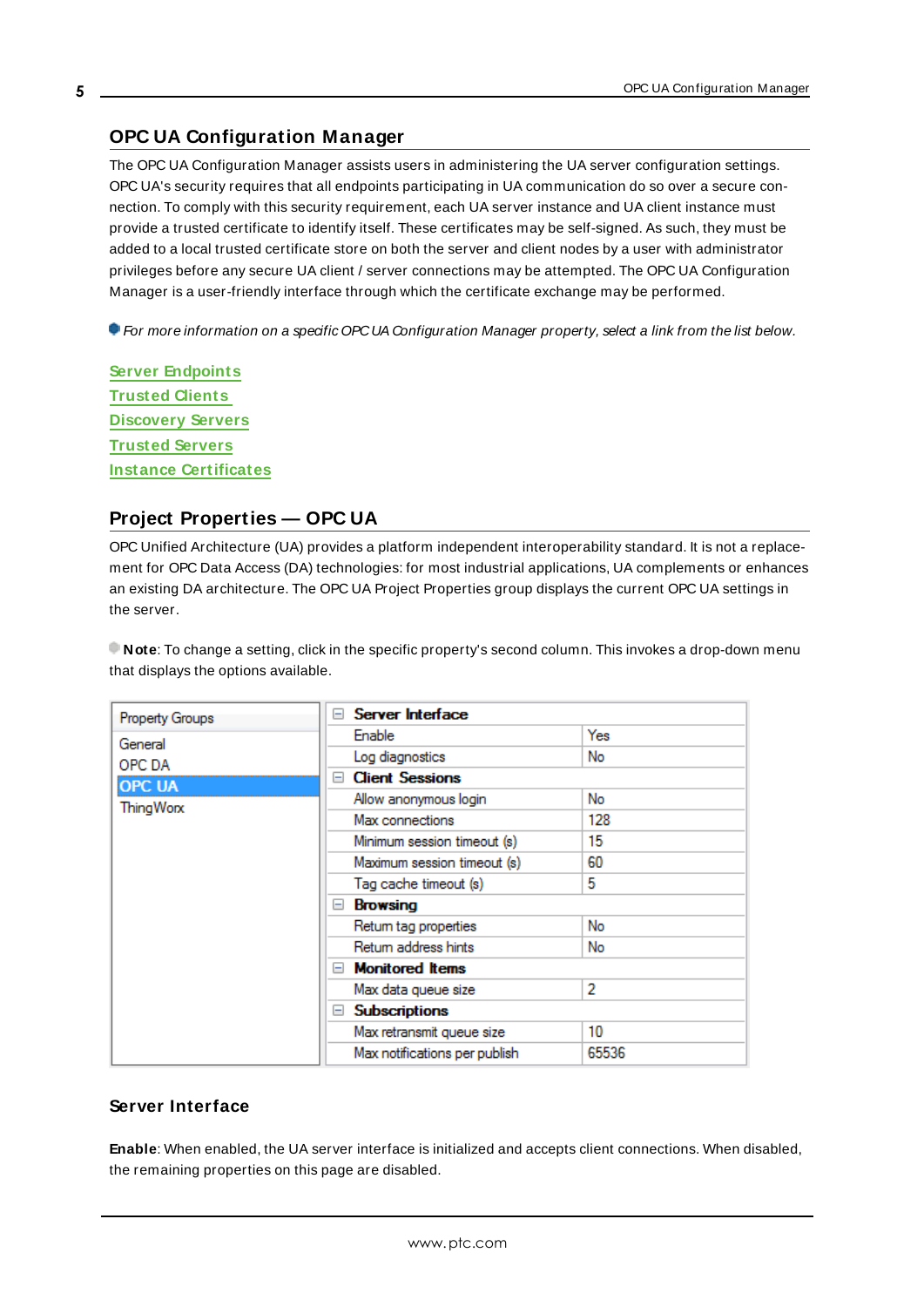**Log diagnostics**: When enabled, OPC UA stack diagnostics are logged to the OPC Diagnostics Viewer. This should only be enabled for troubleshooting purposes.

#### <span id="page-5-0"></span>**Client Sessions**

**Allow anonymous login**: This property specifies whether or not a user name and password are required to establish a connection. For security, the default setting is No to disallow anonymous access and require credentials to log in.

**Note**: If this setting is disabled, users cannot login as the default user in the User Manager. Users can login as the Administrator provided that a password is set in the User Manager and is used to login. **Tip**: Additional users may be configured to access data without all the permissions associated with the administrator account. When the client supplies a password on connect, the server decrypts the password using the encryption algorithm defined by the security policy of the endpoint, then uses it to login. **Note**: Users can login as the Administrator using the password set during the installation of KEPServerEXOPC AggregatorThingWorx Kepware ServerThingWorx Kepware Edge to login. Additional users may be configured to access data without all the permissions associated with the administrator account. When the client supplies a password on connect, the server decrypts the password using the encryption algorithm defined by the security policy of the endpoint, then uses it to login.

When the client supplies a password on connect, the server decrypts the password using the encryption algorithm defined by the security policy of the endpoint.

**Max. connections**: specify the maximum number of supported connections. The valid range is 1 to 128. The default setting is 128.

**Minimum session timeout**: specify the UA client's minimum timeout limit for establishing a session. Values may be changed depending on the needs of the application. The default value is 15 seconds.

**Maximum session timeout**: specify the UA client's maximum timeout limit for establishing a session. Values may be changed depending on the needs of the application. The default value is 60 seconds.

**Tag cache timeout**: specify the tag cache timeout. The valid range is 0 to 60 seconds. The default setting is 5 seconds.

 **Note**: This timeout controls how long a tag is cached after a UA client is done using it. In cases where UA clients read / write to unregistered tags at a set interval, users can improve performance by increasing the timeout. For example, if a client is reading an unregistered tag every 5 seconds, the tag cache timeout should be set to 6 seconds. Since the tag does not have to be recreated during each client request, performance improves.

#### **Browsing**

**Return tag properties**: Enable to allow UA client applications to browse the tag properties available for each tag in the address space. This setting is disabled by default.

**Return address hints**: Enable to allows UA client applications to browse the address formatting hints available for each item. Although the hints are not valid UA tags, certain UA client applications may try to add them to the tag database. When this occurs, the client receives an error from the server. This may cause the client to report errors or stop adding the tags automatically. To prevent this from occurring, make sure that this property is disabled. This setting is disabled by default.

### **Monitored Items**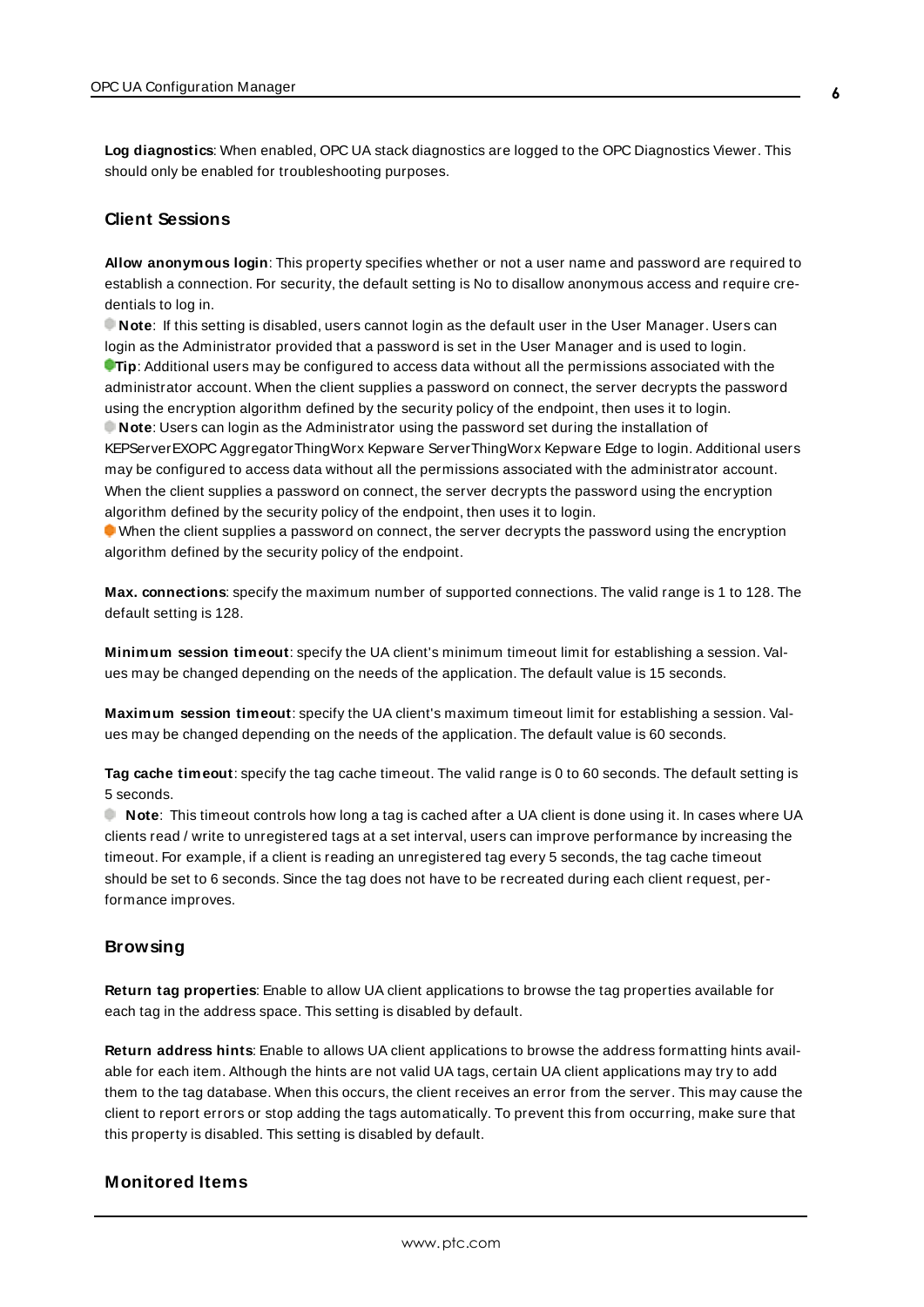**Max. Data Queue Size**: specify the maximum number of data notifications to be queued for an item. The valid range is 1 to 100. The default setting is 2.

**Note**: The data queue is used when the monitored item's update rate is faster than the subscription's publish rate. For example, if the monitored item update rate is 1 second, and a subscription publishes every 10 seconds, then 10 data notifications are published for the item every 10 seconds. Because queuing data consumes memory, this value should be limited when memory is a concern.

### **Subscriptions**

**Max. retransmit queue size**: specify the maximum number of publishes to be queued per subscription. The valid range is 1 to 100. A value of zero disables retransmits. The default setting is 10. **Note**: Subscription publish events are queued and retransmitted at the client's request. Because queuing

consumes memory, this value should be limited when memory is a concern. **Max. notifications per publish**: specify the maximum number of notifications per publish. The valid range

is 1 to 65536. The default setting is 65536.

**Note**: This value may affect the connection's performance by limiting the size of the packets sent from the server to the client. In general, large values should be used for high-bandwidth connections and small values should be used for low-bandwidth connections.

<span id="page-6-0"></span>**The Defaults** button restores the settings to the default / pre-set values.

## **Server Endpoints**

Server Endpoint definitions are required by the OPC UA server to create a UA interface with which UA clients can communicate. UA server endpoints are defined as Universal Resource Locators (URLs) and identify the specific instance of a server, transport type, and the security with which it communicates. A server endpoint consists of one URL and one security policy type. A maximum of 100 server endpoints are allowed in the project. The Server Endpoints tab may display multiple server endpoints on one line.

**Note**: Each newly defined endpoint is enabled by default, but users may disable it if desired. Addition, removal, or modification of the endpoints while the server is running requires re-initialization of the UA server's Runtime.

| x<br>OPC UA Configuration Manager |                        |                                                                       |                        |                                                             |  |
|-----------------------------------|------------------------|-----------------------------------------------------------------------|------------------------|-------------------------------------------------------------|--|
| Server Endpoints                  | <b>Trusted Clients</b> |                                                                       |                        | Discovery Servers   Trusted Servers   Instance Certificates |  |
| <b>URL</b>                        |                        |                                                                       | Security               |                                                             |  |
| opc.tcp://                        |                        |                                                                       | Basic 256 Sha 256 (SE) |                                                             |  |
| V Enabled<br>Add                  | Edit                   | Remove                                                                |                        |                                                             |  |
|                                   |                        | Note: Server Runtime reinitialization is required to utilize changes. |                        | Help<br>Close                                               |  |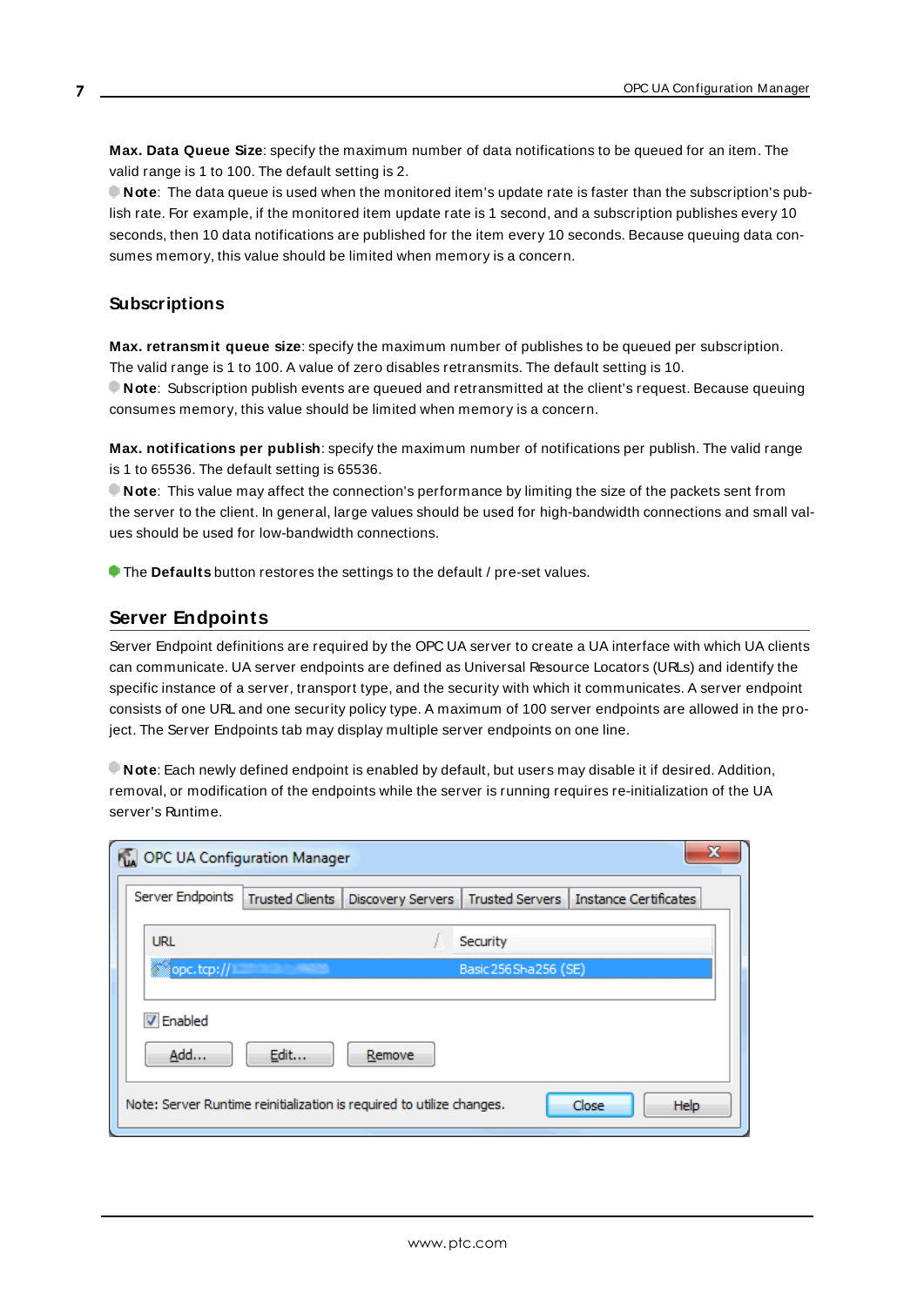**Note**: All endpoints within the server instance share the same instance certificate. The UA server uses self-signed certificates by default, but users can import a custom instance in the Instance Certificates tab.

**Important**: In compliance with OPC UA requirements, a server implementing the Standard UA Server Profile must support user name / password login. This UA server will support user information validation on a per server instance basis (instead of per endpoint). Recognized users will come from the User Manager feature within the Server Administration, which is located in the System Tray.

### <span id="page-7-0"></span>**Endpoint Definition**

To access the Endpoint Definition dialog, click **Add…**or **Edit…**in the Server Endpoint tab.

| <b>Endpoint Definition</b>   |                |                  | X                        |
|------------------------------|----------------|------------------|--------------------------|
| <b>TCP Connection</b>        |                |                  |                          |
| Network Adapter:             | <b>Default</b> |                  |                          |
| Port Number:                 | ÷              |                  |                          |
| <b>Security Policies</b>     |                |                  |                          |
| Basic256Sha256               |                | Sign and Encrypt |                          |
| Basic256 (Deprecated)        |                | Sign and Encrypt |                          |
| Basic 128Rsa 15 (Deprecated) |                | Sign and Encrypt | $\overline{\phantom{a}}$ |
| None (Insecure)              |                |                  |                          |
|                              | ОК             | Cancel           | <b>Help</b>              |

<span id="page-7-1"></span>**Network Adapter**: This parameter specifies the network adapter to which the connection will be bound. It may be configured to available adapters with IPaddresses, Default and Local host only. The initial selection is Default, which maps to the default network adapter.

<span id="page-7-2"></span>**Port Number**: This parameter specifies the port number. This is required in the definition because the remainder of the URL that is constructed to define the endpoint is standardized on the host name of the computer and the transport protocol. All endpoint URLs defined by this dialog will be of the form opc.tcp://<hostname>:<port>. In the event that a fully qualified host name cannot be determined, either the local host or an IPaddress will be substituted.

<span id="page-7-3"></span>**Security Policies**: These security policy and message mode parameters specify the security algorithms that the UA server supports. Basic256Sha256 is selected by default. The options are as follows:

- $-Basic256$ Sha256
- Basic256 (Deprecated)
- Basic128Rsa15 (Deprecated)
- None (Insecure)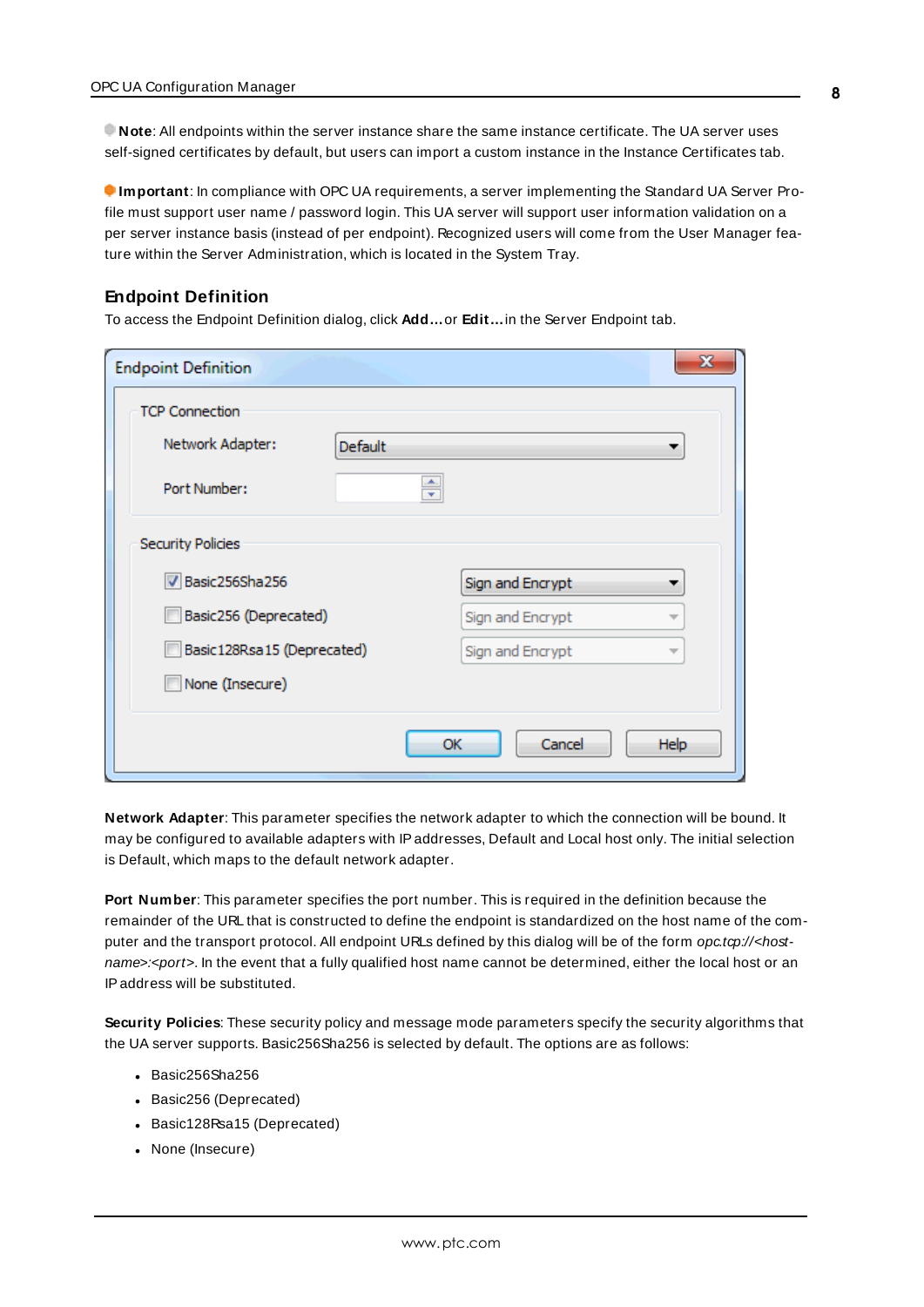The Security Policy drop-down lists may only be accessed when the corresponding checkbox is checked. If none of the security policies are checked, the default security policy assumption is None, which does not provide protection and is not recommended. Each drop-down lists the modes of encryption of messages supported by the UA server, ordered most secure to least secure. The default selection is Sign and Encrypt. The options are as follows:

- Sign and Encrypt
- Sign; Sign and Encrypt
- Sign

 **CAUTION**: Security policies Basic128Rsa15 and Basic256 have been deprecated by the OPC Foundation as of OPC UA specification version 1.04. The encryption provided by these policies is less secure and usage should be limited to providing backward compatibility.

# <span id="page-8-0"></span>**Trusted Clients**

UA servers require a certificate to establish a trusted connection with each UA client. In order for the server to accept connections from a client that provides a self-signed certificate, the client's certificate must be imported into the trusted client certificate store used by the OPC UA server interface. To facilitate this function, the UA Configuration Manager has the ability to import, remove and view trusted client certificates.

| OPC UA Configuration Manager |                                                                       |                                             | 23                             |
|------------------------------|-----------------------------------------------------------------------|---------------------------------------------|--------------------------------|
| Server Endpoints             | <b>Trusted Clients</b>                                                | <b>Trusted Servers</b><br>Discovery Servers | <b>Instance Certificates</b>   |
| <b>Client Name</b>           | URI                                                                   |                                             |                                |
| §Server/UA Client Driver     | urn:                                                                  |                                             | com:Server.V6:UA Client Driver |
| Server/UA Client Driver      | urn:                                                                  |                                             | com:Server.V5:UA Client Driver |
| Import                       | Export<br>Remove                                                      | Reject                                      | View Certificate               |
|                              | Note: Server Runtime reinitialization is required to utilize changes. |                                             | Close<br><b>Help</b>           |

<span id="page-8-2"></span><span id="page-8-1"></span>Import... When clicked, this button imports a client certificate to trust.

**Export...** When clicked, this button exports a trusted client certificate to a desired location.

**Remove**: When clicked, this button removes trust from the client certificate. It also removes the certificate from the list of Trusted Clients.

**Reject**: When clicked, this dynamic button removes trust from a client certificate. Rejected certificates remain in the list of Trusted Clients, marked with a red X.

<span id="page-8-4"></span><span id="page-8-3"></span>**Trust**: When clicked, this dynamic button trusts a client certificate.

**View Certificate...** When clicked, this button invokes a view of the client certificate's information.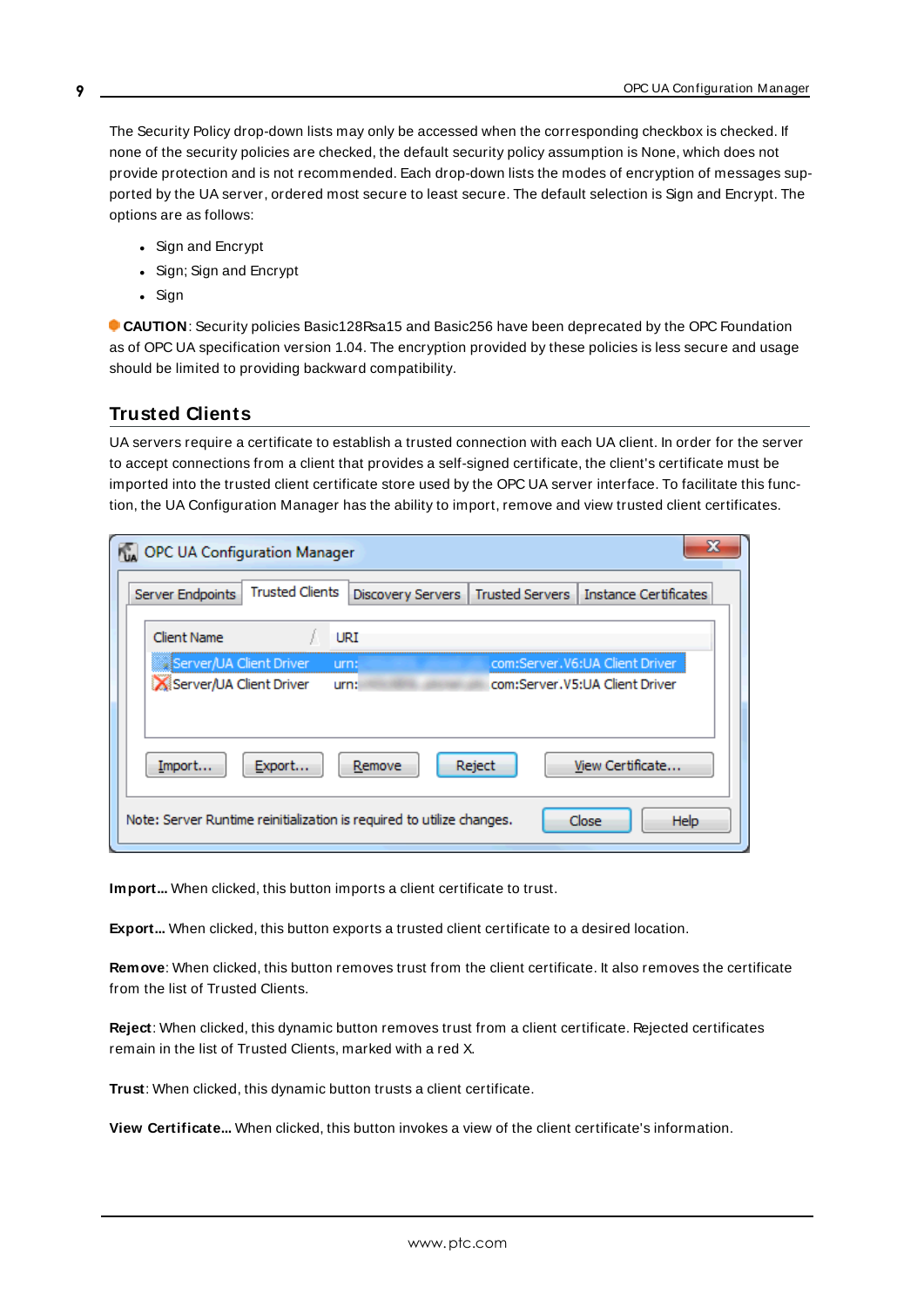### <span id="page-9-0"></span>**Discovery Servers**

Any OPC UA server may register with a UA Discovery Server in order to make its endpoint information available to clients with access. In order to perform this registration, the UA server interface must know what endpoint or endpoints to use. A Discovery Server with a self-signed certificate must be obtained and stored in the UA server's trusted certificate store. Likewise, the UA server's certificate must be obtained and stored in the UA Discovery Server's trusted certificate store. The OPC UA Configuration Manager provides the ability to import, remove and view trusted Discovery Server endpoints that will be identified to the UA server interface.

| OPC UA Configuration Manager |                        |                                                                       |                        |                              |                  | x    |
|------------------------------|------------------------|-----------------------------------------------------------------------|------------------------|------------------------------|------------------|------|
| Server Endpoints             | <b>Trusted Clients</b> | Discovery Servers                                                     | <b>Trusted Servers</b> | <b>Instance Certificates</b> |                  |      |
| Server Name                  |                        |                                                                       | <b>URL</b>             |                              |                  |      |
|                              |                        |                                                                       |                        |                              |                  |      |
|                              |                        |                                                                       |                        |                              |                  |      |
| Import                       | Remove                 | Registration interval (sec):                                          | 30                     | ÷                            | View certificate |      |
|                              |                        | Note: Server Runtime reinitialization is required to utilize changes. |                        |                              | Close            | Help |

<span id="page-9-2"></span>**Note**: Users may change the registration interval that will be used to refresh the Discovery Server through the **Registration Interval** parameter. The default setting is 30 seconds.

## <span id="page-9-1"></span>**Trusted Servers**

The Trusted Servers tab will only be displayed if the UA Client Driver is installed on the computer. This dialog is used to establish the list of trusted servers with which the UA Client Driver can communicate.

**Note**: The UA Client Driver requires trusted certificate management for clients that self-sign, just like the UA server. In order for the UA Client Driver to connect to a server that uses a self-signed certificate, users with administrative privileges must import the external UA server's certificate into the UA Client Driver's trusted certificate store. Because the client driver self-signs its certificate, that certificate must be exported and stored to the server's trusted certificate store.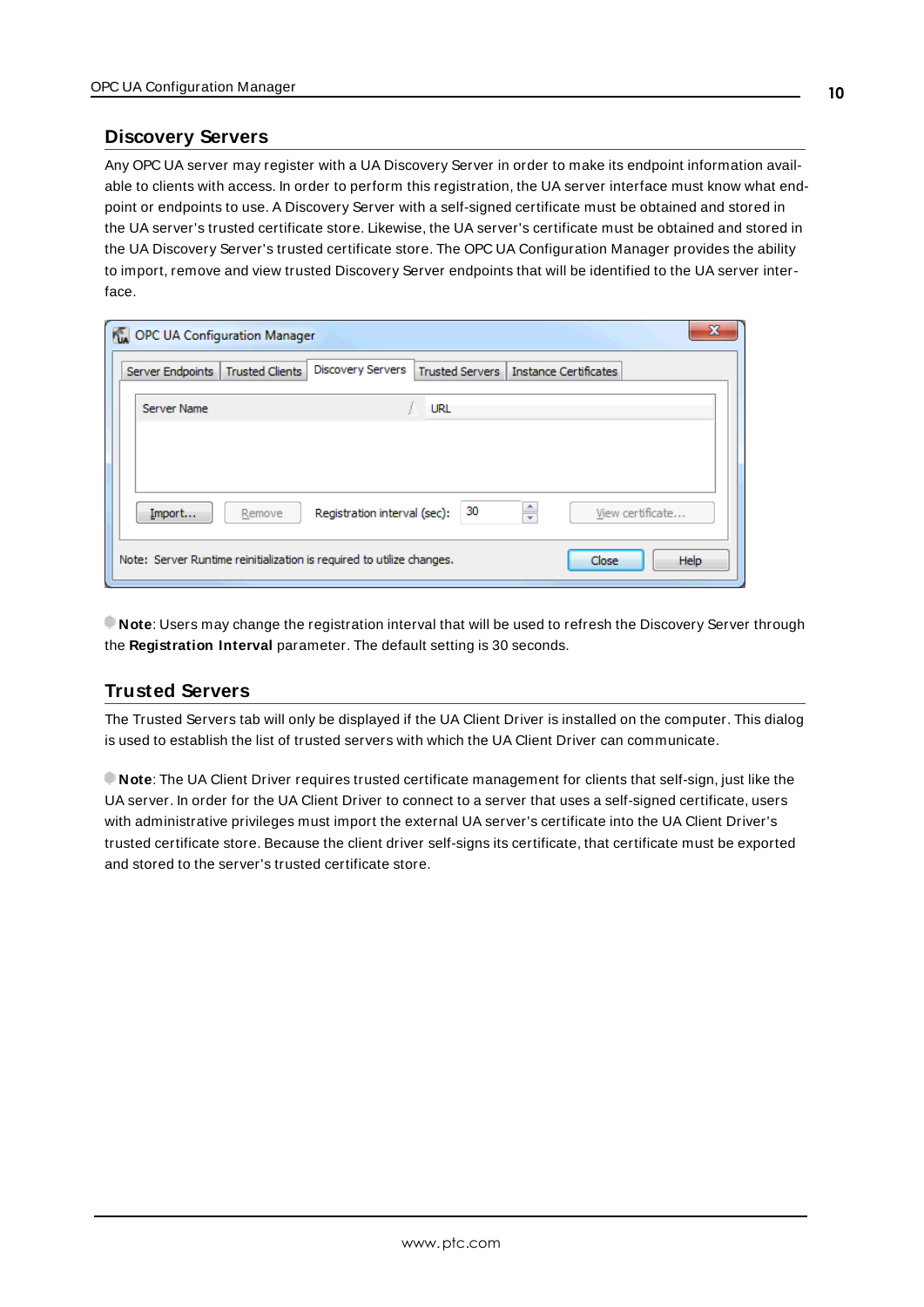| OPC UA Configuration Manager                                                                                               |  |  |  |  |  |
|----------------------------------------------------------------------------------------------------------------------------|--|--|--|--|--|
| <b>Trusted Servers</b><br>Server Endpoints   Trusted Clients  <br><b>Instance Certificates</b><br><b>Discovery Servers</b> |  |  |  |  |  |
| OPC UA Client Driver trusts this list of servers                                                                           |  |  |  |  |  |
| Server Name<br>URI                                                                                                         |  |  |  |  |  |
| Server/UA Server<br>.V6:UA%20Server<br>urn:                                                                                |  |  |  |  |  |
| Server/UA Server<br>.V5:UA Server<br>urn:                                                                                  |  |  |  |  |  |
| View certificate<br>Import<br>Export<br>Remove<br>Reject                                                                   |  |  |  |  |  |
| Note: Server Runtime reinitialization is required to utilize changes.<br>Close<br><b>Help</b>                              |  |  |  |  |  |

<span id="page-10-2"></span><span id="page-10-1"></span>**Import...** When clicked, this button imports a server certificate to trust.

**Export...** When clicked, this button exports a trusted server certificate to a desired location.

**Remove**: When clicked, this button removes trust from the server certificate. It also removes the certificate from the list of Trusted Servers.

**Reject**: When clicked, this dynamic button removes trust from a server certificate. Rejected certificates remain in the list of Trusted Servers, marked with a red X.

<span id="page-10-0"></span>**Trust**: When clicked, this dynamic button trusts a server certificate.

**View Certificate...** When clicked, this button invokes a view of the server certificate's information.

**For instructions on exchanging certificates between the UA Client driver and the UA server, refer to [Manual](#page-14-1) [Exchange](#page-14-1)**.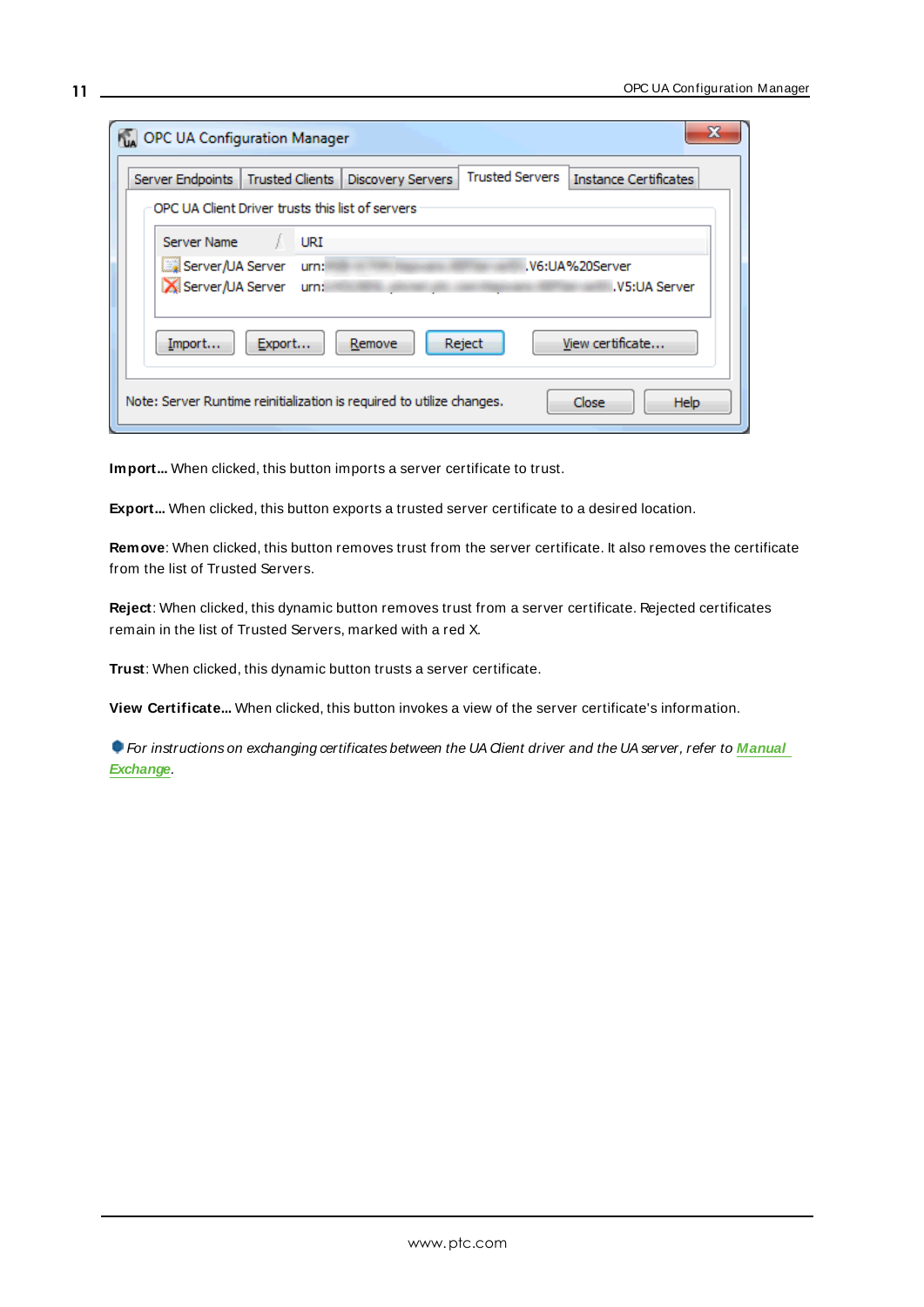## <span id="page-11-0"></span>**Instance Certificates**

The self-signed X.509 Instance Certificates are created for the UA Server and the UA Client Driver. They may be accessed through the Instance Certificates tab as shown below.

| OPC UA Configuration Manager                           |                                 |                                                                       |                        |                              | x |
|--------------------------------------------------------|---------------------------------|-----------------------------------------------------------------------|------------------------|------------------------------|---|
| Server Endpoints   Trusted Clients                     |                                 | Discovery Servers                                                     | <b>Trusted Servers</b> | <b>Instance Certificates</b> |   |
| Server                                                 |                                 |                                                                       |                        |                              |   |
|                                                        | View server certificate         |                                                                       |                        |                              |   |
|                                                        | Export server certificate       |                                                                       |                        |                              |   |
|                                                        | Reissue certificate             |                                                                       |                        |                              |   |
|                                                        | Import certificate              |                                                                       |                        |                              |   |
| <b>Client Driver</b><br>View client driver certificate |                                 |                                                                       |                        |                              |   |
|                                                        | Export dient driver certificate |                                                                       |                        |                              |   |
|                                                        | Reissue certificate             |                                                                       |                        |                              |   |
|                                                        | Import certificate              |                                                                       |                        |                              |   |
|                                                        |                                 | Note: Server Runtime reinitialization is required to utilize changes. |                        | Close<br>Help                |   |

### **Server**

**View server certificate**: When clicked, this button invokes the server certificate. The dialog contains both general and detailed certificate information, in addition to the certification path. For more information, refer to **[Certificate](#page-12-0) Display**.

<span id="page-11-2"></span>**Export server certificate**: When clicked, this button exports the server certificate to a desired location.

**Reissue certificate**: When clicked, this button reissues the server certificate. Certificates generated by the OPC UA Configuration Manager are self-signed, signed using rsa-sha256 algorithm, and expire in three years. Re-issuing invalidates any existing trust relationships.

<span id="page-11-1"></span>**Import certificate**: When clicked, this button imports a certificate. Imported server certificates must be in PKCS12 format (which is a .pfx extension). They must contain both the instance certificate and the private key, and may be password protected.

## **Client**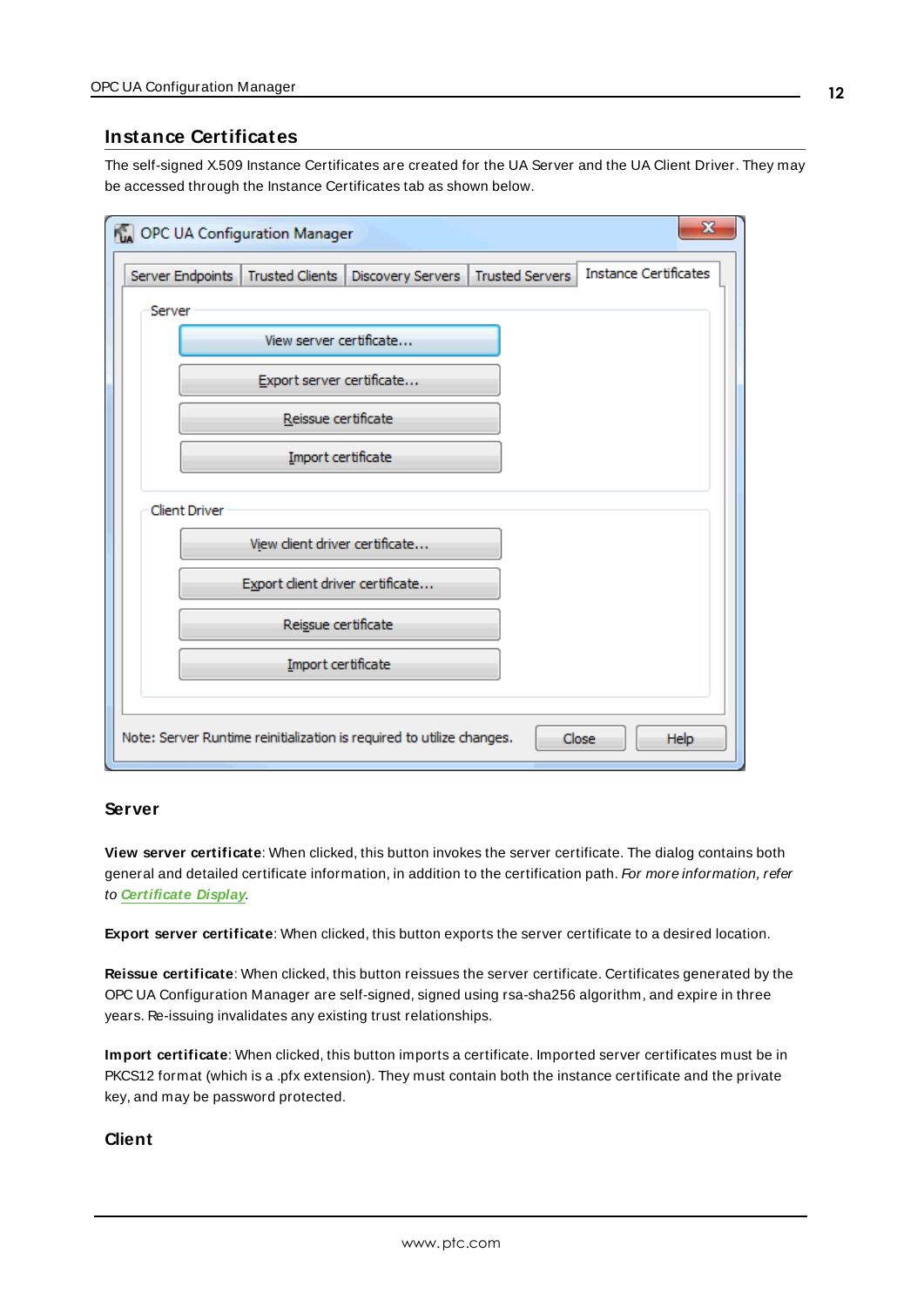**View client driver certificate**: When clicked, this button invokes the client driver's certificate. The dialog contains both general and detailed certificate information, in addition to the certification path. For more information, refer to **[Certificate](#page-12-0) Display**.

**Export client driver certificate**: When clicked, this button exports the client driver's certificate to a desired location.

**Reissue certificate**: When clicked, this button reissues the client driver's certificate. Certificates generated by the OPC UA Configuration Manager are self-signed, signed using rsa-sha256 algorithm, and expire in three years. Re-issuing invalidates any existing trust relationships.

**Import certificate**: When clicked, this button imports a certificate. Imported client certificates must be in PKCS12 format (which is a .pfx extension). They must contain both the instance certificate and the private key, and may be password protected.

### <span id="page-12-2"></span>**Default Self-Signed Certificates**

#### **File names**:

- <product name>\_ua\_server.der
- <product name>\_ua\_client\_driver.der

#### **Expiration**:

- Three  $(3)$  years from date of issue

#### **Signing Algorithm**:

<span id="page-12-0"></span> $\cdot$  rsa-sha256

## <span id="page-12-1"></span>**Certificate Display**

When viewing the server certificate, the dialog should appear as shown below.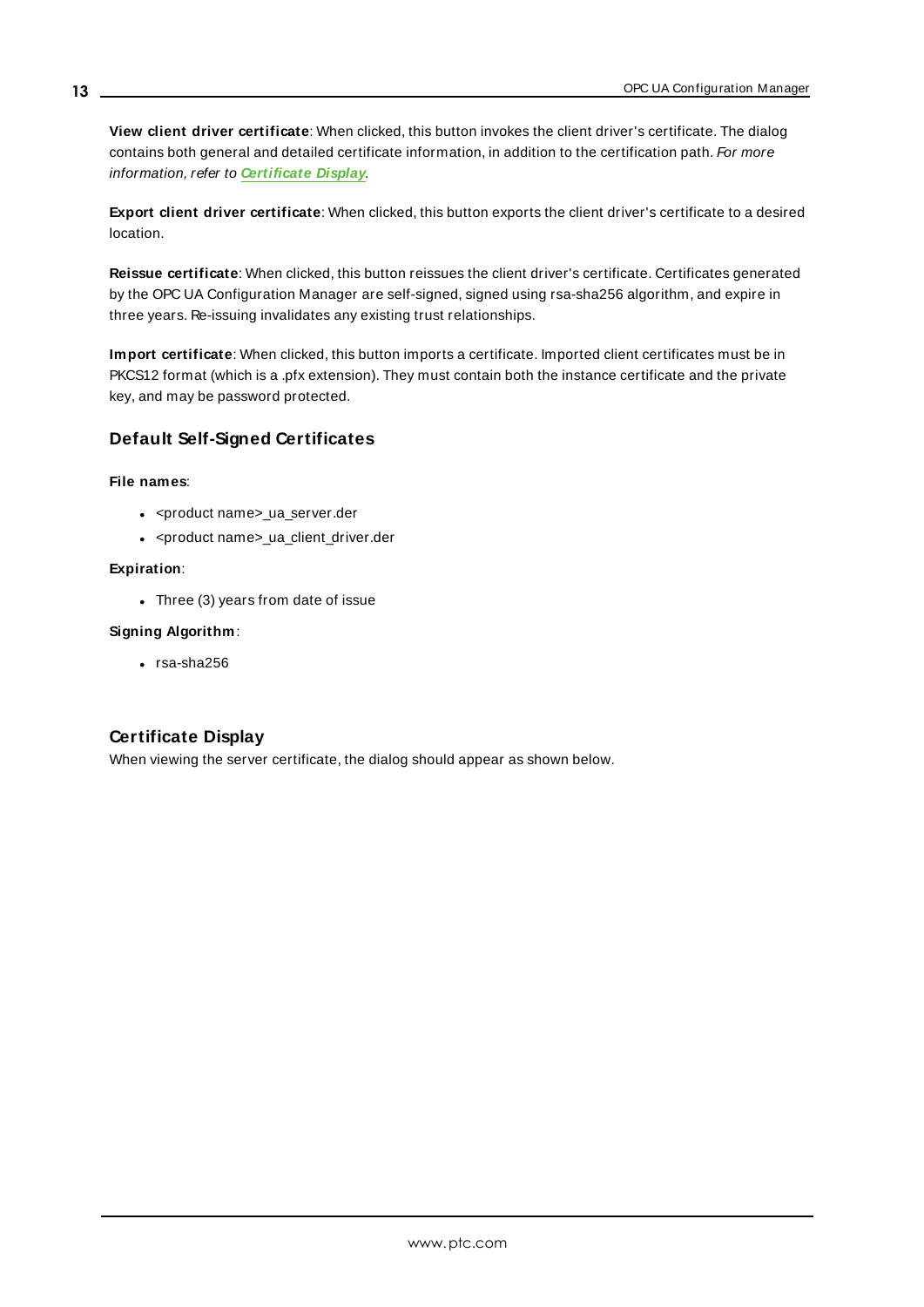| ж<br>Server                                                                                                           |  |
|-----------------------------------------------------------------------------------------------------------------------|--|
| General<br>Details Certification Path                                                                                 |  |
| <b>Certificate Information</b>                                                                                        |  |
| This certificate is intended for the following purpose(s):                                                            |  |
| . Ensures the identity of a remote computer<br>. Proves your identity to a remote computer<br>· All issuance policies |  |
| Issued to: Server/UA Server                                                                                           |  |
| <b>Issued by:</b> Server/UA Server                                                                                    |  |
| Valid from 5/3/2016 to 5/1/2019                                                                                       |  |
| <b>Issuer Statement</b><br>Learn more about certificates                                                              |  |
| OK                                                                                                                    |  |

When viewing the client driver certificate, the dialog should appear as shown below.

| <b>Client Driver</b>                                                                                                  | х |
|-----------------------------------------------------------------------------------------------------------------------|---|
| General<br>Details Certification Path                                                                                 |   |
| <b>Certificate Information</b>                                                                                        |   |
| This certificate is intended for the following purpose(s):                                                            |   |
| . Ensures the identity of a remote computer<br>. Proves your identity to a remote computer<br>· All issuance policies |   |
| <b>Issued to:</b> Server/UA Client Driver                                                                             |   |
| <b>Issued by:</b> Server/UA Client Driver                                                                             |   |
| Valid from 5/3/2016 to 5/1/2019                                                                                       |   |
| <b>Issuer Statement</b><br>Learn more about certificates                                                              |   |
|                                                                                                                       |   |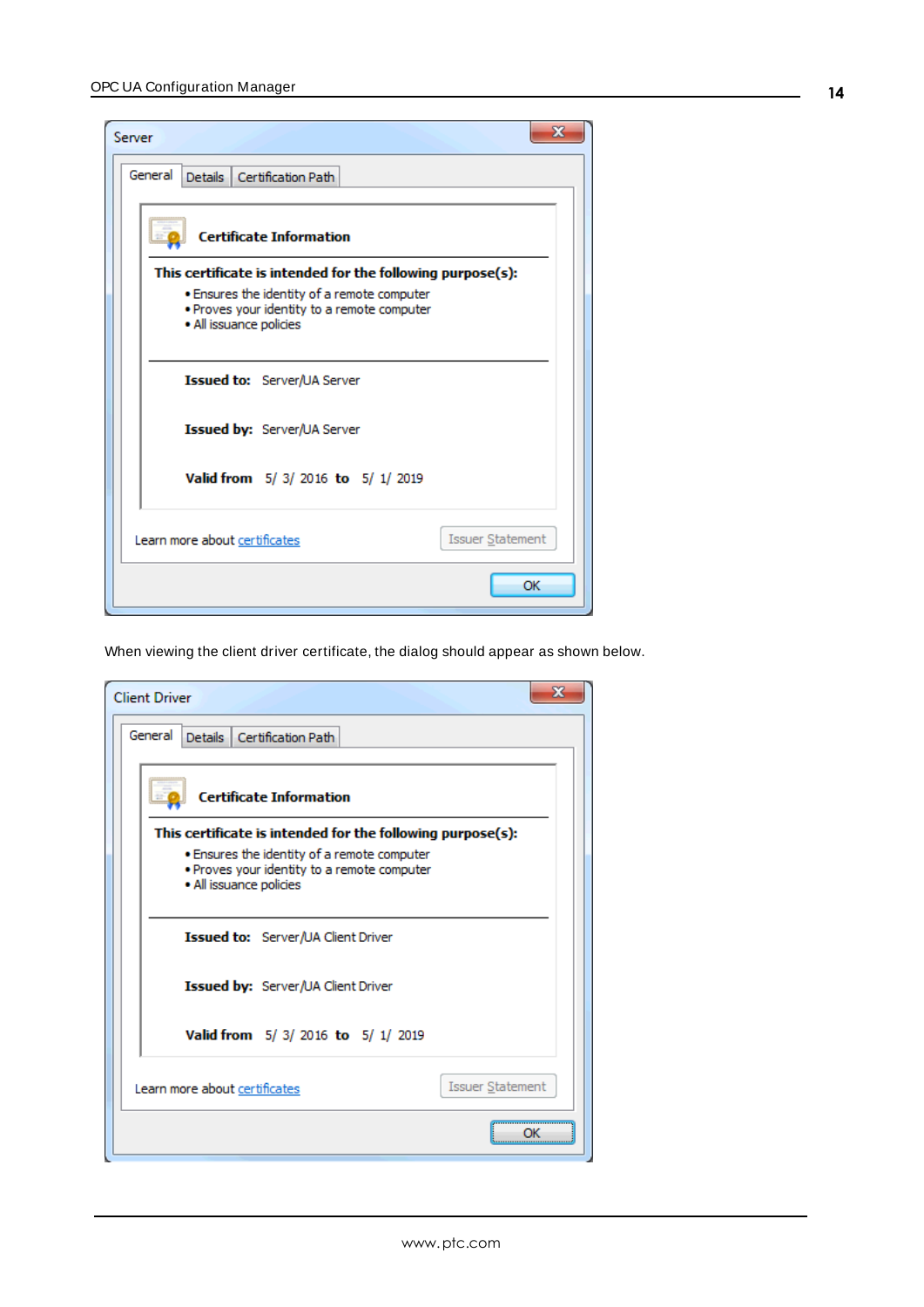# <span id="page-14-0"></span>**OPC UA Tutorial**

This tutorial provides instructions on configuring a secure OPC UA connection between two remote computers running the communications server.



The following Runtime components are required:

- The communications server with UA server interface on Computer 1.
- The communications server with UA Client Driver on Computer 2.

**Note**: The OPC DA Client Driver (shown in the image above as Computer 1) is an optional component used to connect to external OPC DA servers.

### <span id="page-14-2"></span>**Prerequisites**

Before continuing, users must do the following:

- 1. Install the server application on the client computer. In the Select Features dialog, include the OPC UA Client Driver (located beneath **Communication Drivers**).
- 2. Install the server application on the server computer. Since UA functionality is included, no additional features need to be selected during the install.

**Note**: Certain user applications may require that each computer act as a server as well as a client. If so, install the OPC UA Client Driver on each computer that needs to access items remotely.

### <span id="page-14-3"></span>**Security**

Instead of relying on the computer's operating system to secure the applications, OPC UA uses X.509 authentication technology. This technology consists of a set of public and private keys for each entity wishing to establish a trust. The private key is protected while the public key is placed into a certificate for distribution. The client and server must exchange certificates in order to establish a secure connection. This exchange only has to be done once in the certificate's lifetime.

The manual exchange includes the export and import of a certificate file on each computer. Removable media (or another form of file transfer) must be used in order for the exchange to take place. The manual process also allows for certificates to be exchanged between clients and servers that are beyond the scope of this application.

If security is not compulsory, the certificate exchange can be skipped. The level of security is set by users when defining the server endpoints. When "None" is selected, certificates will not be checked for validation. For more information on insecure connections, refer to **[Setting](#page-15-0) up the Server**.

#### <span id="page-14-1"></span>**Exchange**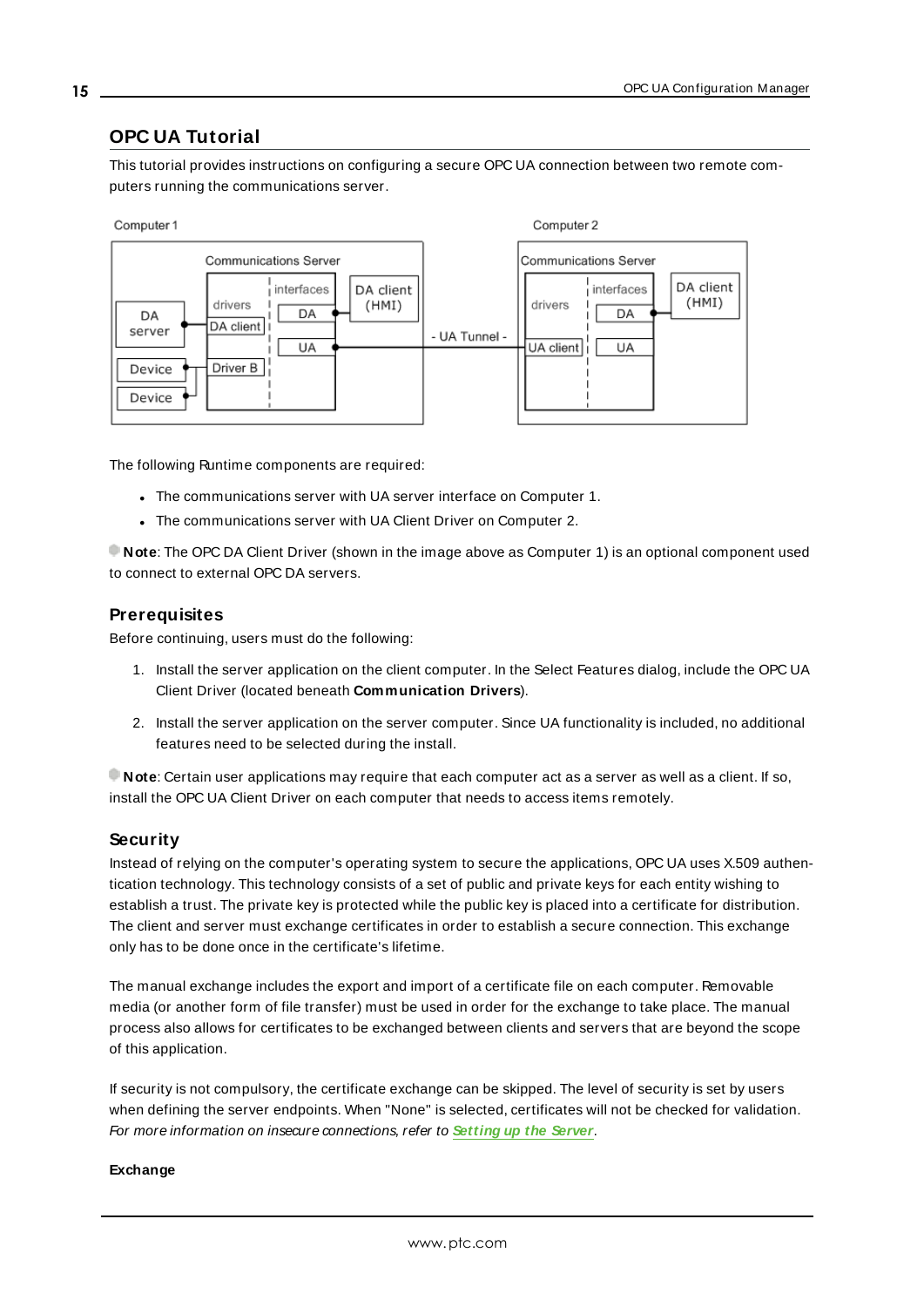- 1. To start, launch the OPC UA Configuration Manager on the server computer by right-clicking on the **Administration** icon in the System Tray. Then, select **OPC UA Configuration**.
- 2. Next, select **Instance Certificate**. Under the **Server** group, click **Export Server Certificate**. Select an easily accessible location for the certificate file. Users may change the default file name as desired.
- 3. Manually copy the server certificate file from the server computer and move it onto the client computer.
- 4. Next, launch the OPC UA Configuration Manager on the client computer.
- 5. Select the **Trusted Servers** tab and then click **Import**.
- 6. Locate the server certificate file and then click **Open**. The server certificate should appear in the **Trusted Servers** window and can be identified by the URI.
- 7. Next, select **Instance Certificate**. Under the **Client Driver** group, select **Export Client Driver Certificate**. Select an easily accessible location for the certificate file. Users may change the default file name as desired.
- 8. Manually copy the client certificate file from the client computer and return it to the server computer.
- 9. Next, launch the OPC UA Configuration Manager on the client computer.
- <span id="page-15-0"></span>10. Select the **Trusted Clients** tab and then click **Import**.
- 11. Locate the client certificate file and then click **Open**. The client certificate should appear in the **Trusted Clients** window and can be identified by the URI.

#### **Setting Up the Server**

#### **Endpoints**

For an OPC UA client to connect to an OPC UA server, the client must know the server location and security requirements. In its complex form, the client will use a location and port number (called a discovery endpoint) to discover information about the server. In turn, the server will return all configured endpoints along with the security requirements that are available to the client. To simplify the process, the discovery endpoint and the server endpoint may reside in the same location (as is the case with this server application).

An initial endpoint is created during the server application installation for local connections. Minor configuration changes are required to allow remote clients to discover and connect to the server. The server does not require any changes to make local connections. For information on adding and changing the existing endpoints, follow the instructions below.

- 1. To start, launch the OPC UA Configuration Manager by right-clicking on the **Administration** icon in the System Tray. Select **OPC UA Configuration**.
- 2. Click **Server Endpoints** and then select the default endpoint that was created during the install for non-local connections.
- 3. Click **Edit**.
	- **Note:** Be sure to note the port number so that it can be added to the firewall later.
- 4. If necessary, modify the **Security Policies** settings. Since these are server settings, this particular endpoint will allow all connections with the enabled policies. This means that the default endpoint will only allow secure connections using signing and encryption. If security is not required, select "None." Users making this selection may want to disable the security policies completely.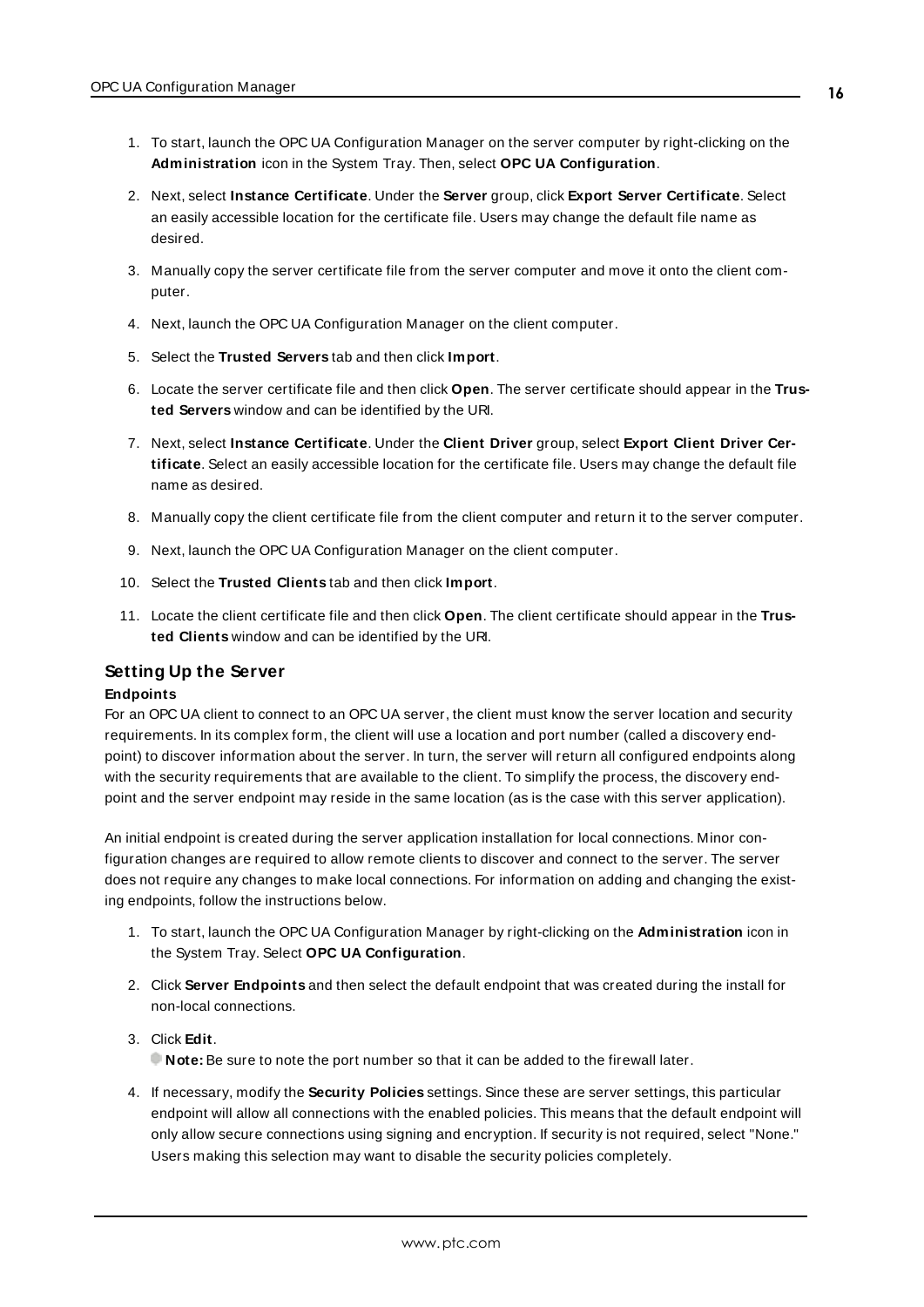- 5. Once the policies have been adjusted accordingly, click **OK**.
- 6. To enable the endpoint, select it in the list and then check **Enable**.
- 7. Apply the changes to the server Runtime by right-clicking on the **Administration** icon in the System Tray and then selecting **Reinitialize**. If the server is not running, right-click on the **Administration** icon and then select **Start Runtime Service**.

#### <span id="page-16-0"></span>**Discovery Service (Optional)**

Users familiar with OPC DA may be familiar with OPCEnum, an application that runs locally on the serving computer and exposes available OPC DA servers to the clients connecting remotely. The client only needs to know the serving computer's location on the network.

<span id="page-16-2"></span>A service was created that allows OPC UA servers to be discovered at a "well-known" location, in order to provide similar usability while being platform independent. Called **Local Discovery Service (LDS)**, this service is expected to be installed on every computer that is running an OPC UA server (in the same way that OPCEnum is installed alongside most classic OPC servers). Since the development and implementation of LDShas not come as far as OPC UA itself, the actual usage of the service will vary.

<span id="page-16-1"></span>**Note**: This server application does not provide an LDS, but may be configured to register with one.

#### **Firewall**

The firewall drops incoming traffic that is not expected (called "unsolicited traffic") or traffic that does not correspond to the exceptions set within the firewall (called "excepted traffic"). Since OPC UA does not require callbacks, only the server computer needs to have the exception.

To add an exception, follow the instructions below on the server computer.

1. To start, launch the Windows Firewall by selecting **Start** | **Run**. Then, type **firewall.cpl**.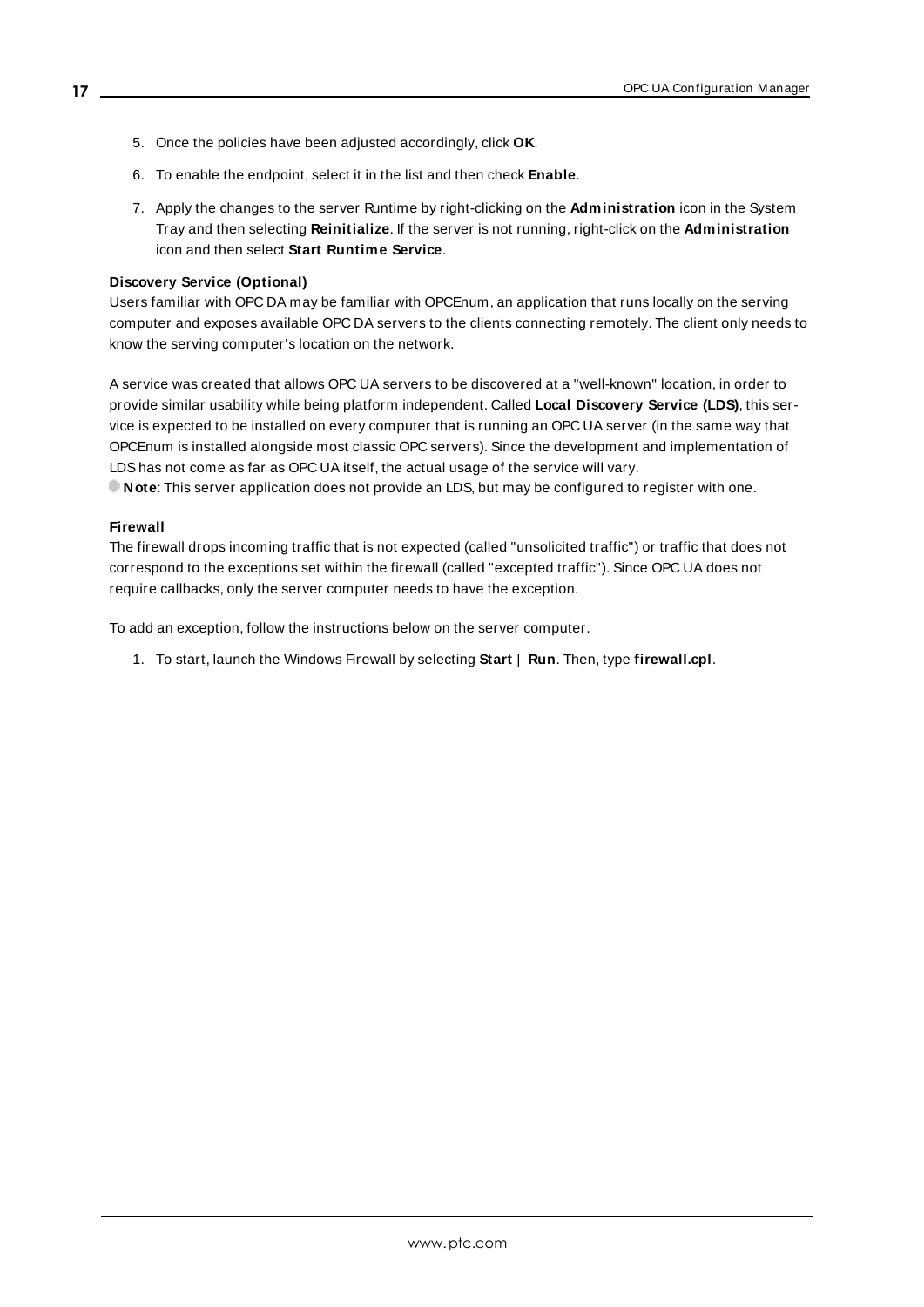|                                                                                                                                                           |                                                                                                                                                                        | $\mathbf{x}$<br>$\Box$                                                                               |
|-----------------------------------------------------------------------------------------------------------------------------------------------------------|------------------------------------------------------------------------------------------------------------------------------------------------------------------------|------------------------------------------------------------------------------------------------------|
|                                                                                                                                                           | ▶ Control Panel ▶ All Control Panel Items ▶ Windows Firewall                                                                                                           | Search Control Panel<br>$\ddotmark$<br>÷.                                                            |
| <b>Control Panel Home</b><br>Allow a program or feature<br>through Windows Firewall<br>Change notification settings<br>Turn Windows Firewall on or<br>off | Help protect your computer with Windows Firewall<br>through the Internet or a network.<br>How does a firewall help protect my computer?<br>What are network locations? | Windows Firewall can help prevent hackers or malicious software from gaining access to your computer |
| <b>Restore defaults</b>                                                                                                                                   | (b) For your security, some settings are managed by your system administrator.                                                                                         |                                                                                                      |
| Advanced settings<br>Troubleshoot my network                                                                                                              | Domain networks                                                                                                                                                        | Connected $\left($                                                                                   |
|                                                                                                                                                           | Networks at a workplace that are attached to a domain                                                                                                                  |                                                                                                      |
|                                                                                                                                                           | <b>Windows Firewall state:</b>                                                                                                                                         | On                                                                                                   |
|                                                                                                                                                           | Incoming connections:                                                                                                                                                  | Block all connections to programs that are not on the<br>list of allowed programs                    |
|                                                                                                                                                           | Active domain networks:                                                                                                                                                | Na                                                                                                   |
|                                                                                                                                                           | Notification state:                                                                                                                                                    | Notify me when Windows Firewall blocks a new<br>program                                              |
|                                                                                                                                                           | Home or work (private) networks                                                                                                                                        | Not Connected <sup>(v</sup>                                                                          |
|                                                                                                                                                           | Public networks                                                                                                                                                        | Connected $\wedge$                                                                                   |
|                                                                                                                                                           | Networks in public places such as airports or coffee shops                                                                                                             |                                                                                                      |
|                                                                                                                                                           | <b>Windows Firewall state:</b>                                                                                                                                         | On                                                                                                   |
|                                                                                                                                                           | Incoming connections:                                                                                                                                                  | Block all connections to programs that are not on the<br>list of allowed programs                    |
| See also                                                                                                                                                  | Active public networks:                                                                                                                                                | Umbrella                                                                                             |
| <b>Action Center</b>                                                                                                                                      | Notification state:                                                                                                                                                    | Notify me when Windows Firewall blocks a new<br>program                                              |
| Network and Sharing Center                                                                                                                                |                                                                                                                                                                        |                                                                                                      |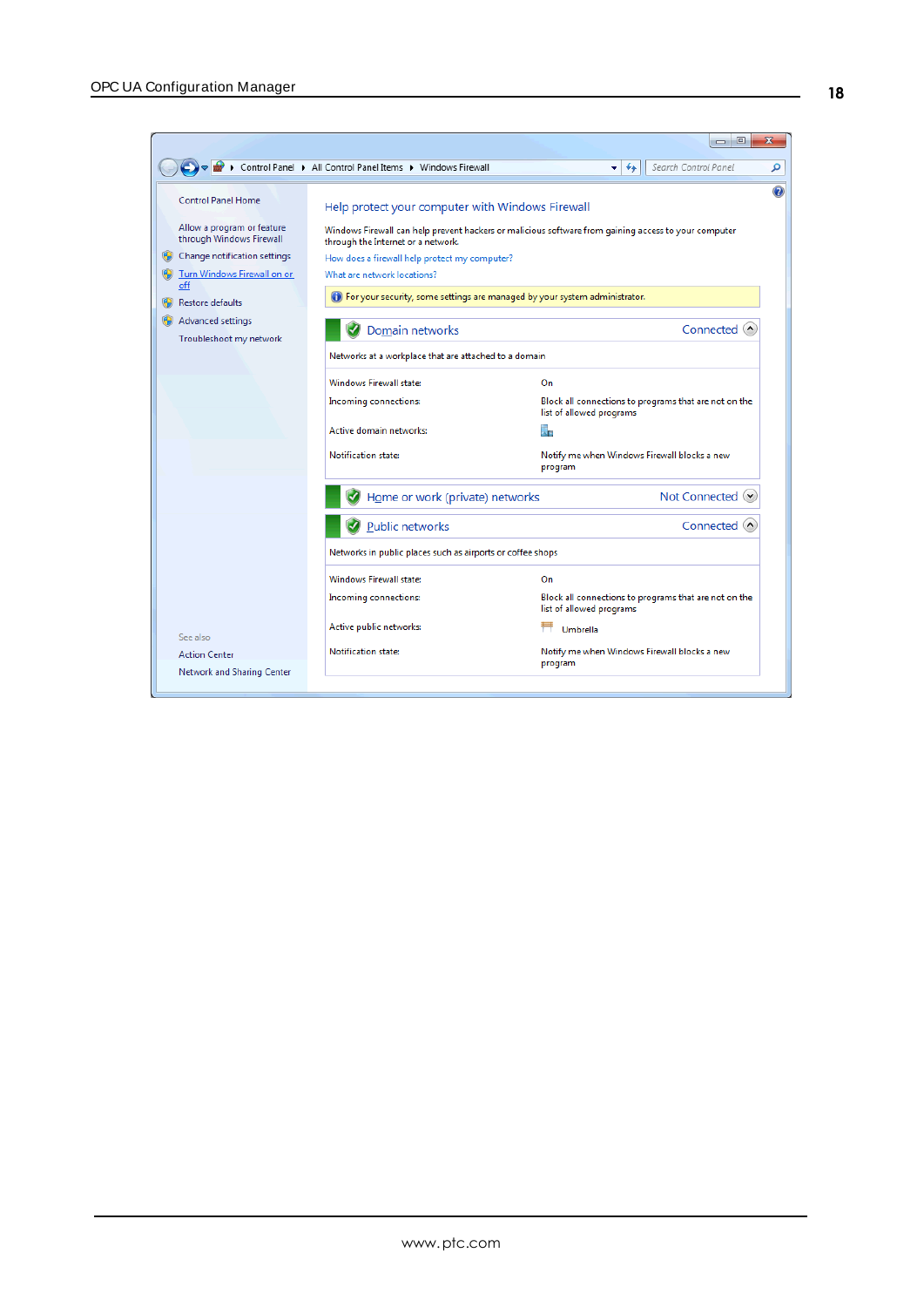2. Click **Turn Windows Firewall on or off**.

| « All Control Panel Items > Windows Firewall > Customize Settings<br>**<br>Customize settings for each type of network<br>You can modify the firewall settings for each type of network location that you use.<br>What are network locations?<br>(b) For your security, some settings are managed by your system administrator.<br>Domain network location settings<br>Turn on Windows Firewall<br>Block all incoming connections, including those in the list of allowed programs<br>Motify me when Windows Firewall blocks a new program<br>Turn off Windows Firewall (not recommended)<br>Home or work (private) network location settings<br>Turn on Windows Firewall<br>Block all incoming connections, including those in the list of allowed programs<br>Motify me when Windows Firewall blocks a new program<br>Turn off Windows Firewall (not recommended)<br>Public network location settings<br>Turn on Windows Firewall<br>Block all incoming connections, including those in the list of allowed programs<br>Motify me when Windows Firewall blocks a new program<br>Turn off Windows Firewall (not recommended) |  | х<br>⊫<br>$\Box$ |  |
|-------------------------------------------------------------------------------------------------------------------------------------------------------------------------------------------------------------------------------------------------------------------------------------------------------------------------------------------------------------------------------------------------------------------------------------------------------------------------------------------------------------------------------------------------------------------------------------------------------------------------------------------------------------------------------------------------------------------------------------------------------------------------------------------------------------------------------------------------------------------------------------------------------------------------------------------------------------------------------------------------------------------------------------------------------------------------------------------------------------------------------|--|------------------|--|
|                                                                                                                                                                                                                                                                                                                                                                                                                                                                                                                                                                                                                                                                                                                                                                                                                                                                                                                                                                                                                                                                                                                               |  | Search p         |  |
|                                                                                                                                                                                                                                                                                                                                                                                                                                                                                                                                                                                                                                                                                                                                                                                                                                                                                                                                                                                                                                                                                                                               |  |                  |  |
|                                                                                                                                                                                                                                                                                                                                                                                                                                                                                                                                                                                                                                                                                                                                                                                                                                                                                                                                                                                                                                                                                                                               |  |                  |  |
|                                                                                                                                                                                                                                                                                                                                                                                                                                                                                                                                                                                                                                                                                                                                                                                                                                                                                                                                                                                                                                                                                                                               |  |                  |  |
|                                                                                                                                                                                                                                                                                                                                                                                                                                                                                                                                                                                                                                                                                                                                                                                                                                                                                                                                                                                                                                                                                                                               |  |                  |  |
|                                                                                                                                                                                                                                                                                                                                                                                                                                                                                                                                                                                                                                                                                                                                                                                                                                                                                                                                                                                                                                                                                                                               |  |                  |  |
|                                                                                                                                                                                                                                                                                                                                                                                                                                                                                                                                                                                                                                                                                                                                                                                                                                                                                                                                                                                                                                                                                                                               |  |                  |  |
|                                                                                                                                                                                                                                                                                                                                                                                                                                                                                                                                                                                                                                                                                                                                                                                                                                                                                                                                                                                                                                                                                                                               |  |                  |  |
|                                                                                                                                                                                                                                                                                                                                                                                                                                                                                                                                                                                                                                                                                                                                                                                                                                                                                                                                                                                                                                                                                                                               |  |                  |  |
|                                                                                                                                                                                                                                                                                                                                                                                                                                                                                                                                                                                                                                                                                                                                                                                                                                                                                                                                                                                                                                                                                                                               |  |                  |  |
|                                                                                                                                                                                                                                                                                                                                                                                                                                                                                                                                                                                                                                                                                                                                                                                                                                                                                                                                                                                                                                                                                                                               |  |                  |  |
|                                                                                                                                                                                                                                                                                                                                                                                                                                                                                                                                                                                                                                                                                                                                                                                                                                                                                                                                                                                                                                                                                                                               |  |                  |  |
|                                                                                                                                                                                                                                                                                                                                                                                                                                                                                                                                                                                                                                                                                                                                                                                                                                                                                                                                                                                                                                                                                                                               |  |                  |  |
|                                                                                                                                                                                                                                                                                                                                                                                                                                                                                                                                                                                                                                                                                                                                                                                                                                                                                                                                                                                                                                                                                                                               |  |                  |  |
|                                                                                                                                                                                                                                                                                                                                                                                                                                                                                                                                                                                                                                                                                                                                                                                                                                                                                                                                                                                                                                                                                                                               |  |                  |  |
|                                                                                                                                                                                                                                                                                                                                                                                                                                                                                                                                                                                                                                                                                                                                                                                                                                                                                                                                                                                                                                                                                                                               |  |                  |  |
|                                                                                                                                                                                                                                                                                                                                                                                                                                                                                                                                                                                                                                                                                                                                                                                                                                                                                                                                                                                                                                                                                                                               |  |                  |  |
|                                                                                                                                                                                                                                                                                                                                                                                                                                                                                                                                                                                                                                                                                                                                                                                                                                                                                                                                                                                                                                                                                                                               |  |                  |  |
| ок<br>Cancel                                                                                                                                                                                                                                                                                                                                                                                                                                                                                                                                                                                                                                                                                                                                                                                                                                                                                                                                                                                                                                                                                                                  |  |                  |  |

3. Verify that the firewall is enabled.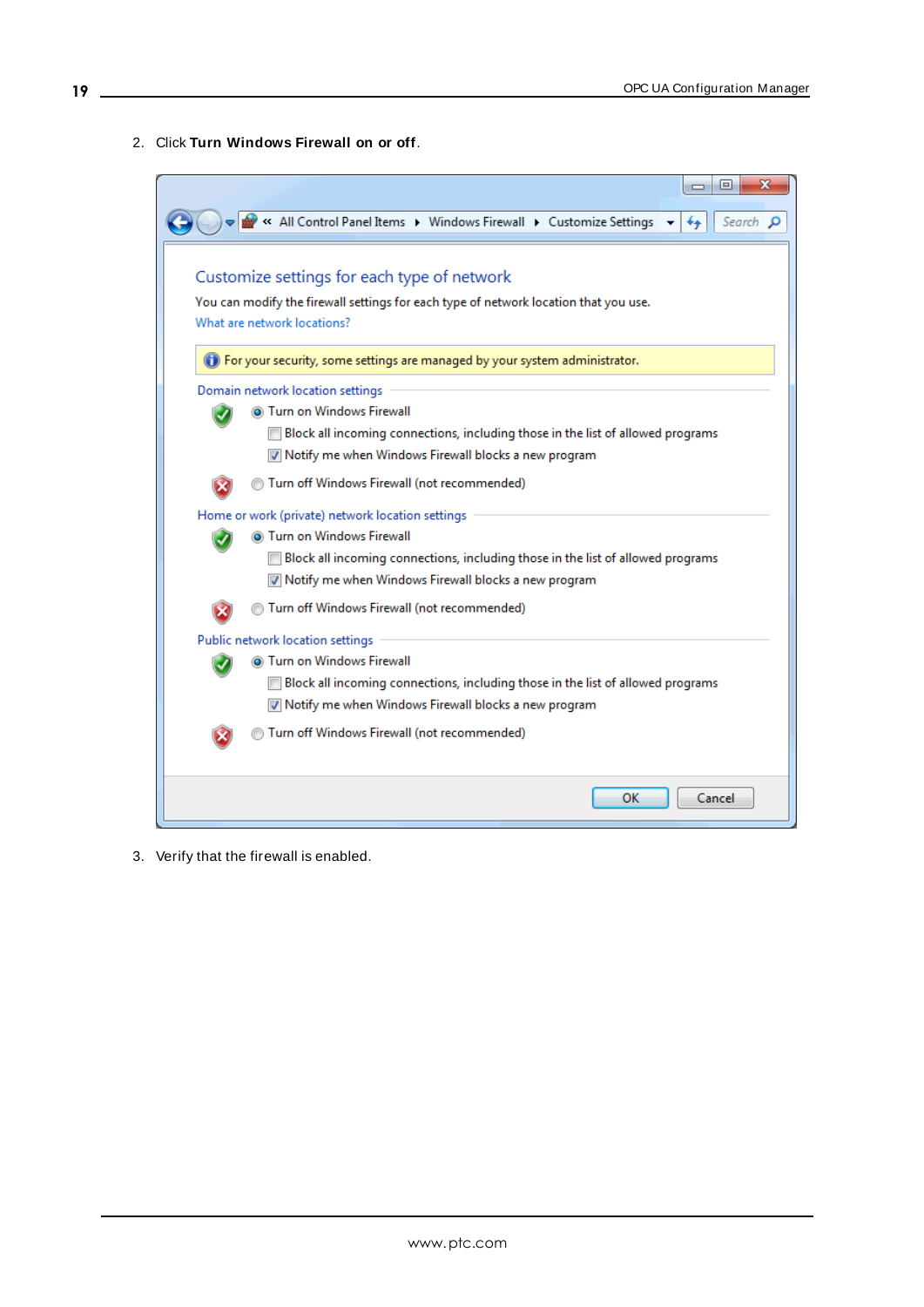4. Click on **Advanced Settings**.



- 5. Click on **Windows Firewall Properties**.
- 6. Select **Inbound Rules** in the left pane.
- 7. Choose **New Rule...** in the right Actions pane.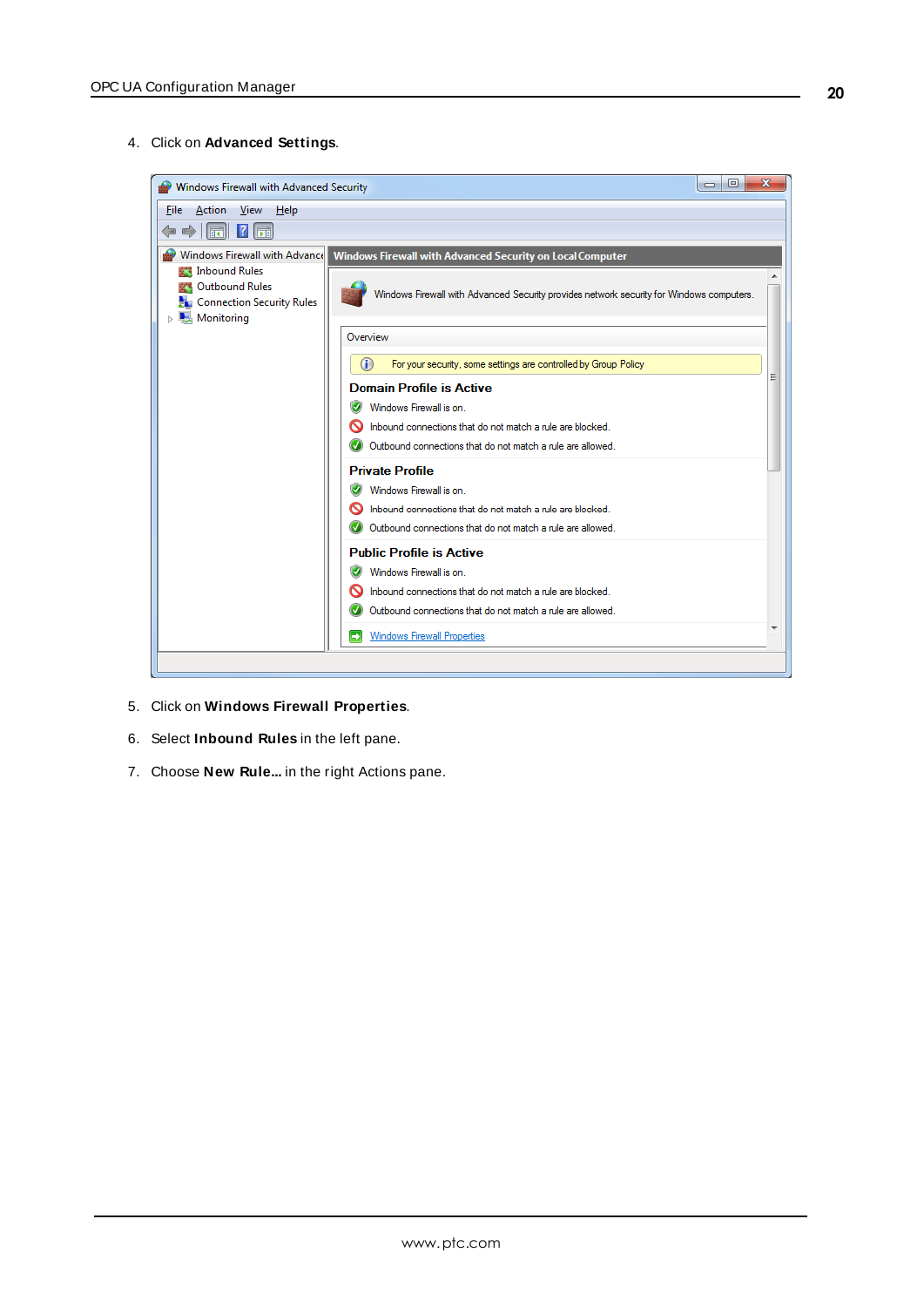8. For the Rule Type, select **Port**.

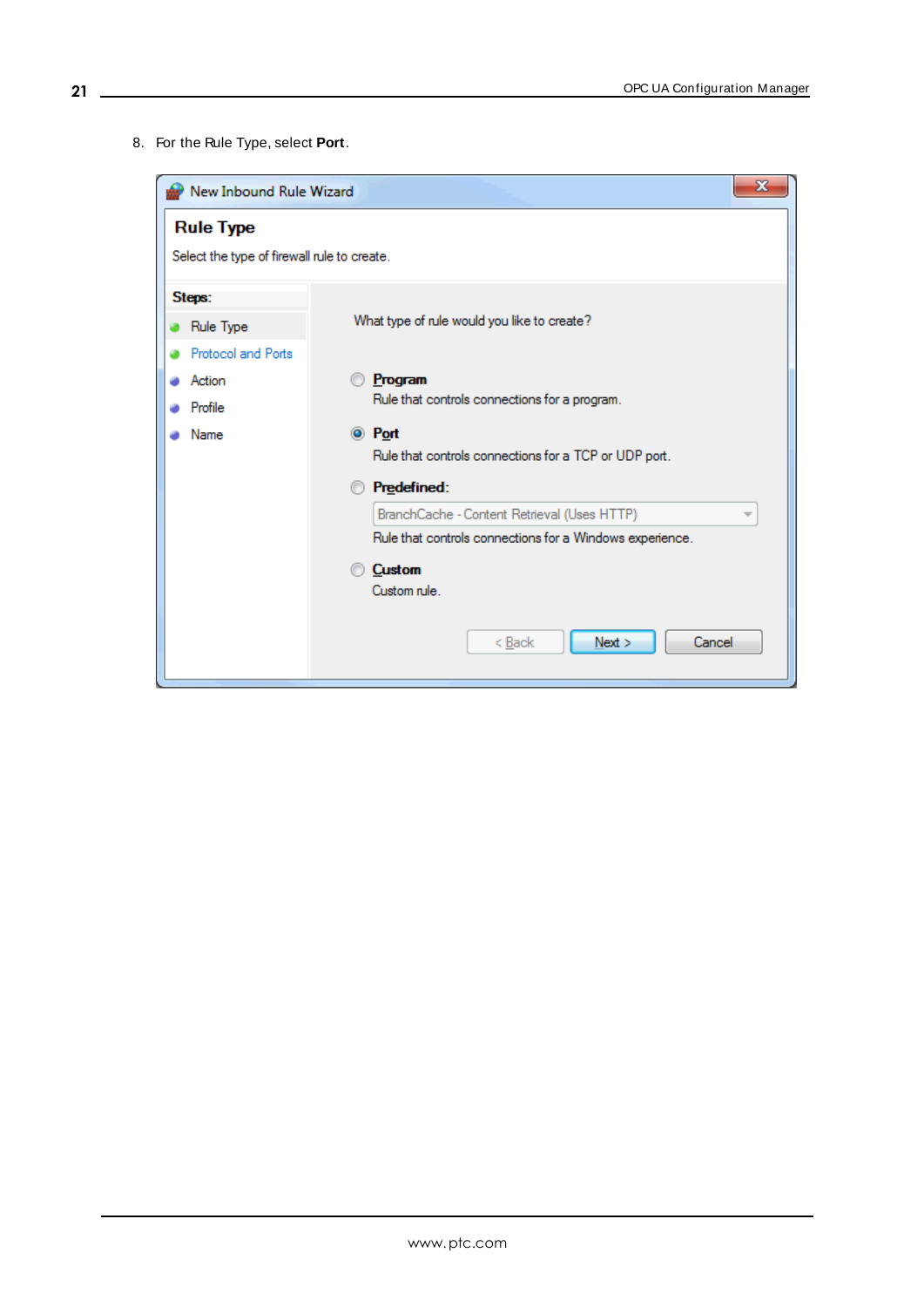9. Select **Specific local port**.

| x<br>New Inbound Rule Wizard                                |                                                                  |  |  |
|-------------------------------------------------------------|------------------------------------------------------------------|--|--|
| <b>Protocol and Ports</b>                                   |                                                                  |  |  |
| Specify the protocols and ports to which this rule applies. |                                                                  |  |  |
| Steps:                                                      |                                                                  |  |  |
| Rule Type                                                   | Does this rule apply to TCP or UDP?                              |  |  |
| Protocol and Ports                                          | $\odot$ TCP                                                      |  |  |
| Action                                                      | <b>UDP</b>                                                       |  |  |
| Profile                                                     |                                                                  |  |  |
| Name                                                        | Does this rule apply to all local ports or specific local ports? |  |  |
|                                                             | All local ports                                                  |  |  |
|                                                             | Specific local ports:                                            |  |  |
|                                                             | Example: 80, 443, 5000-5010                                      |  |  |
|                                                             |                                                                  |  |  |
|                                                             | Cancel<br>< <u>B</u> ack<br>Next                                 |  |  |
|                                                             |                                                                  |  |  |

- 10. Enter the UA endpoint assigned to the endpoint.
- 11. Click **Next**.
- 12. Verify that the correct protocol is selected. The default setting is TCP.
- 13. Click **OK**.
- 14. If multiple endpoints have been assigned to the server, add them now. When finished, click **OK** to exit.

# **Setting Up the Client**

#### **OPC UA Client Driver Channel**

The Channel Wizard is used to locate and identify the OPC UA server, configure session timeouts and provide user information when applicable. For information on adding a UA Client channel, follow the instructions below.

- 1. To start, launch the Configuration by right-clicking on the **Administration** icon in the System Tray. Then, select **Configuration**.
- 2. Select **Edit** | **Connectivity**| **New Channel**.
- 3. In the **Select the type of channel to be created** drop-down, select **OPC UA Client** and then click **Next**.
- 4. In **Specify the identity of this object**, type a name for the channel and then click **Next**.
- 5. Keep the default settings in **Write Optimizations** by clicking **Next**.
- 6. In **UA Server**, manually enter the server's endpoint URL into the **Endpoint URL** field.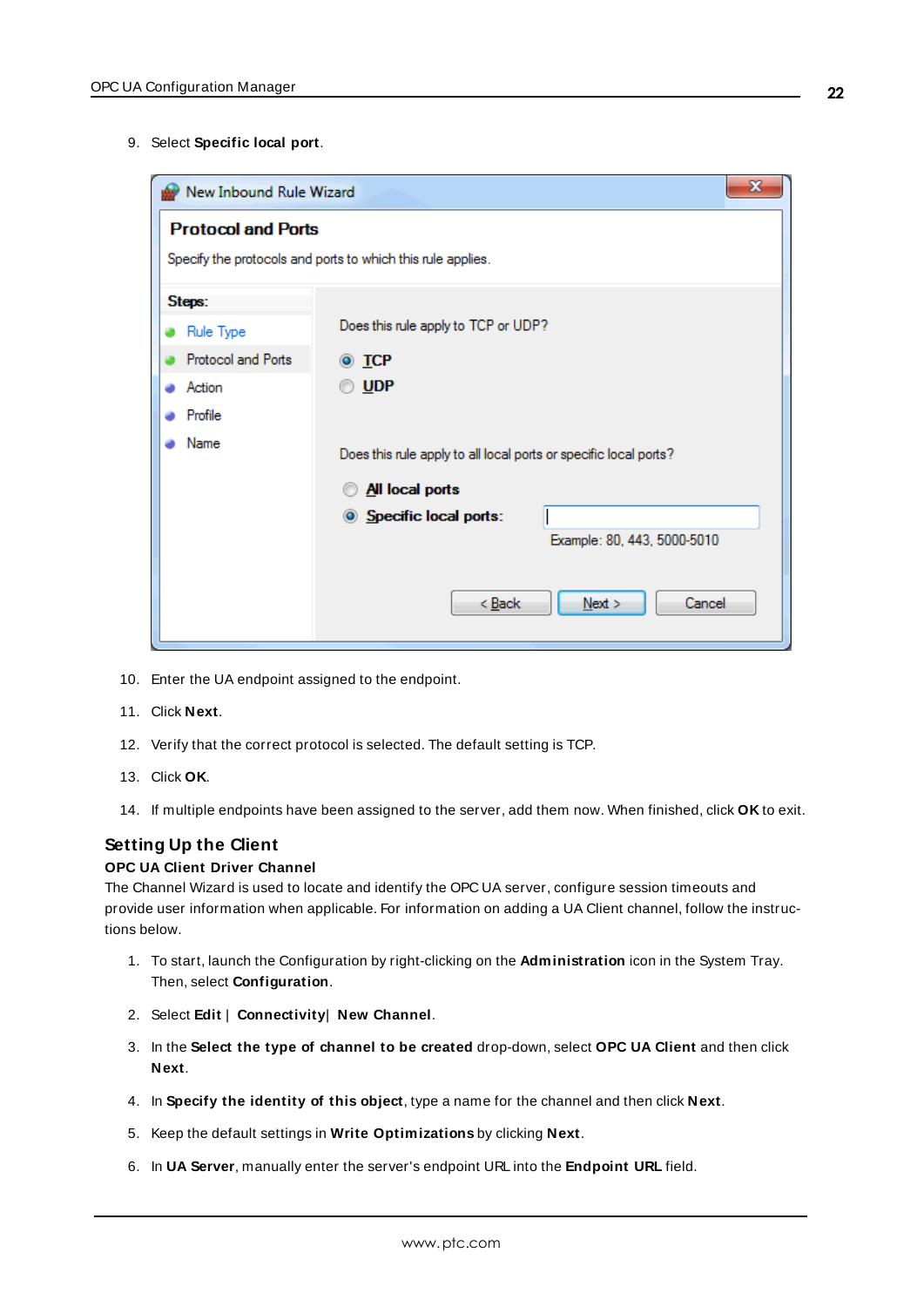- 7. Alternatively, users can click the **Browse (...)** icon and locate it on the computer.
	- a. Verify that **Use Discovery URL** is disabled.
	- b. In **Discovery Port**, enter the endpoint port number that was created on the server computer. The default port number should already be assigned and match the default endpoint. **Note:** Port 4840 will always be scanned by the browser. Thus, if a discovery server is being used, it is not necessary to enter the correct port number in this field.
	- c. If the port number was changed, click **Refresh**.
	- d. Locate the server computer. Endpoints that are assigned to "localhost" will only be found under the **Local Machine** branch.
	- e. Expand the computer to display a list of available servers, then expand the servers and select the correct endpoint.
	- f. To continue to use this endpoint to discover UA servers, enable the **Use Discovery URL** in the **Discovery** parameter at the top of the dialog. This is a global change and will affect all other UA Client Drivers.
	- g. Click **OK**. The endpoint information will appear in the UA Server page. Click **Next**.
- 8. Keep the default settings in **UA Session** by clicking **Next**. These can be optimized later if desired.
- 9. Keep the user name and password blank in **Authentication** by clicking **Next**. These may be changed as desired.
- 10. View the **Summary** and then click **Finish**.

#### **OPC UA Client Device**

The Device Wizard guides users in setting up a subscription, and also provides a way to browse and import items from the OPC UA Server. All the items in the device will update according to the settings provided. Multiple devices can be added to the same channel in order to allow for different update intervals and modes. For information on adding a UA Client device, follow the instructions below.

- 1. To start, select the new channel and then click **Edit** | **Connectivity** | **New Device**.
- 2. In **Name**, type a name for the OPC UA client device and then click **Next**.
- 3. Keep the default settings and proceed by clicking **Next**. These can be optimized later if desired.
- 4. In **Import**, click **Select import items**. The server's available items should appear in the browsing window. If not, the security configuration may be incorrect. For more information, refer to **[Troubleshoot](#page-26-0)ing [Tips](#page-26-0)**.
- 5. Select the desired items and then click **Add Items** or **Add Branches** to import them into the client. When all the items have been imported, click **OK** and then click **Next**.
- 6. View the **Summary** and then click **Finish**. The imported items will populate beneath the device, using the server's channel and device names as groups.

#### <span id="page-22-0"></span>**Verification**

The items added in the OPC UA Client can now be browsed by an OPC DA client. For easy verification, follow the instructions below.

1. Select **Tools** | **Launch OPC Quick Client**. A connection will be established to the local OPC DA server and items will populate the view.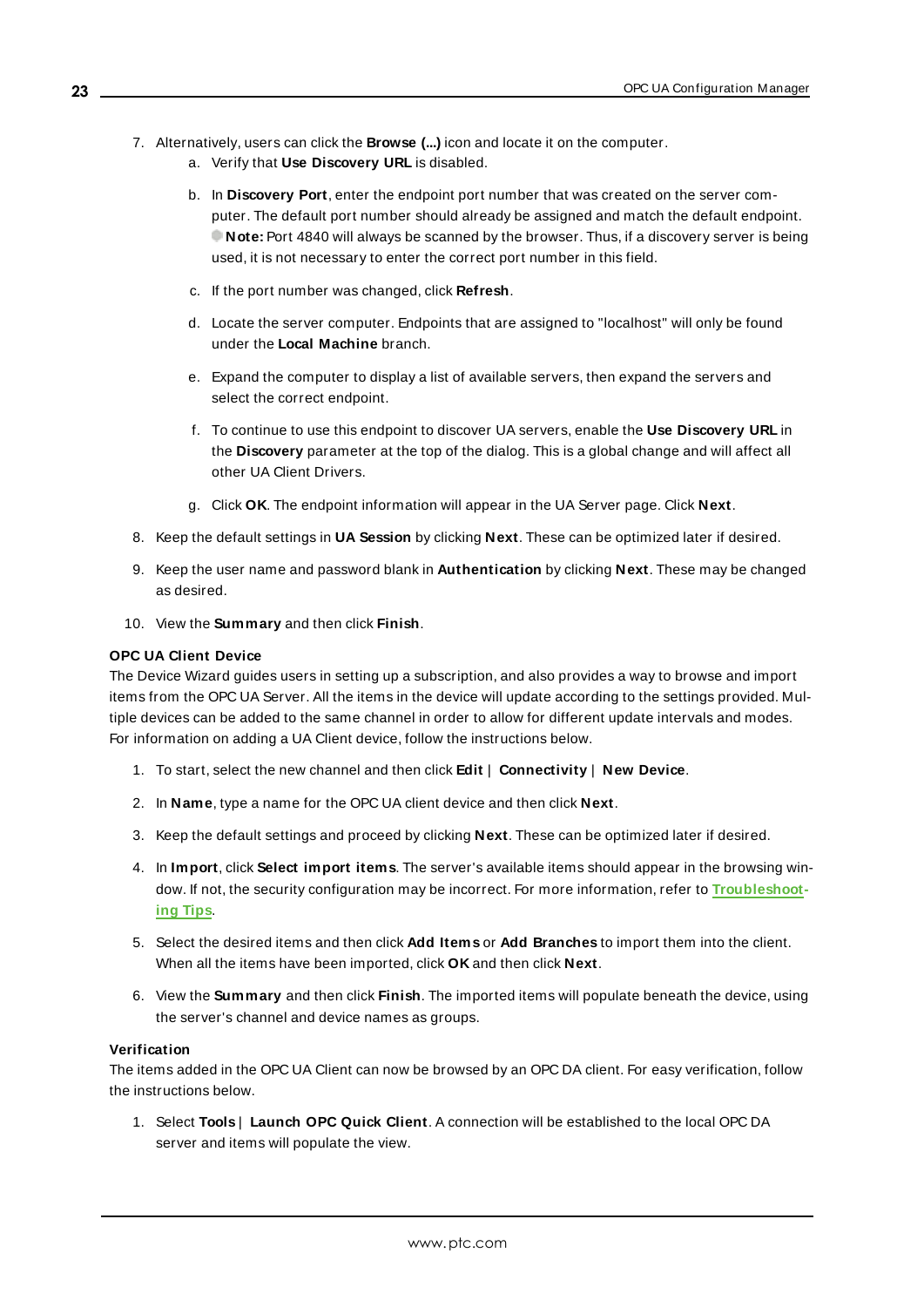

2. Browse for the items in the OPC UA channel. Then, verify that the data quality is good and that the values are updating.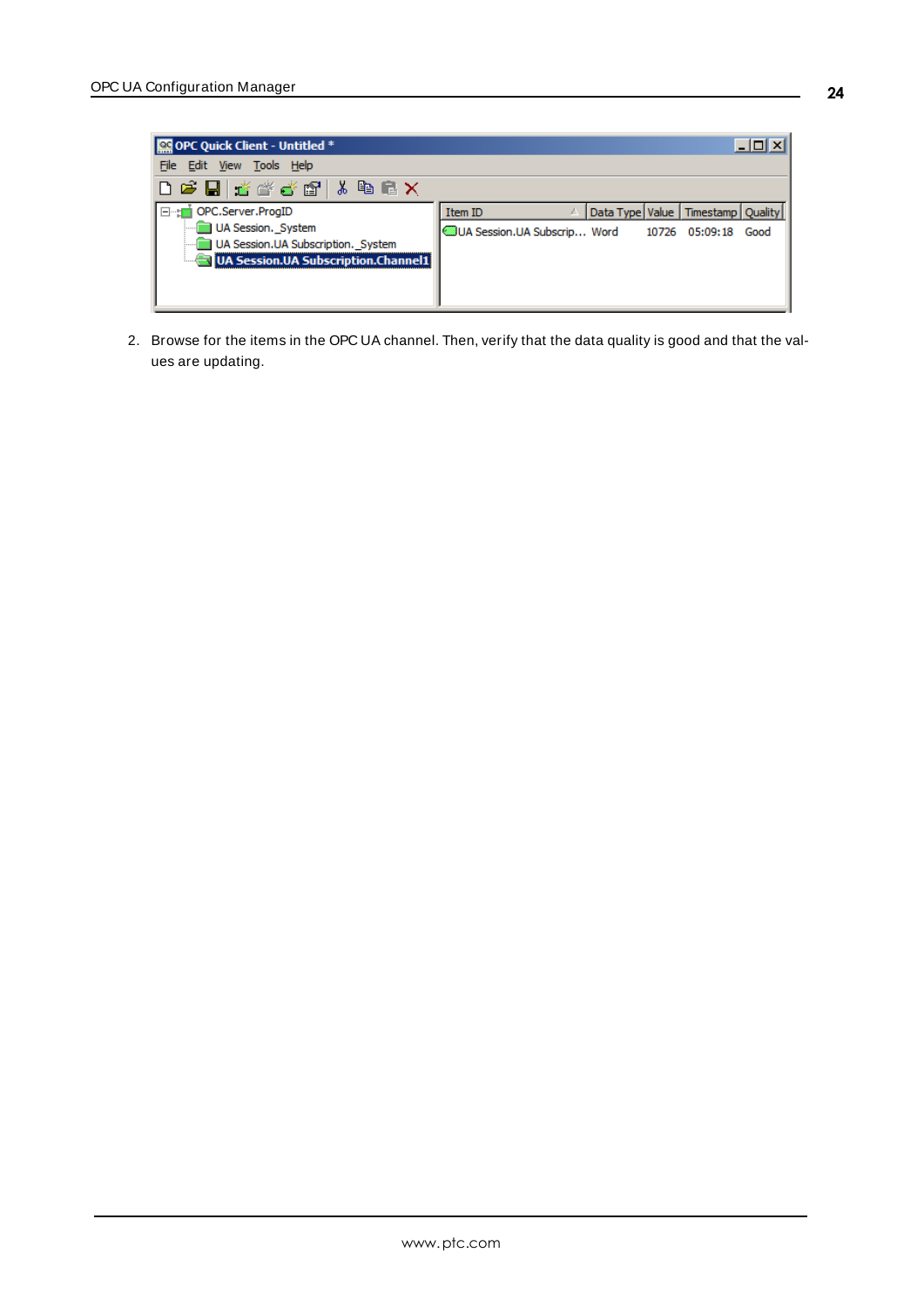# <span id="page-24-0"></span>**Connection Examples**

The OPC UA tunnel is not a product in itself, but rather a remote connectivity solution created from existing available components. On the server side of the tunnel, the OPC UA server is an interface packaged beside OPC DA in the overall communications server product. On the client side of the tunnel, the OPC UA Client Driver is a driver plug-in that can be added along with other device channels. The OPC UA Configuration Manager is a tool that provides management of trusted certificates and UA server endpoints. The DA Client Driver is an additional driver plug-in that further enhances the UA Tunnel solution. Since the communications server is a "server," this driver provides connectivity to other OPC DA servers.

# <span id="page-24-3"></span>**Providing Data from the Factory Floor to Remote Clients**

The communications server provides data to local OPC DA clients as well as to remote OPC DA clients. The UA Tunnel solution provides the secure remote connection.



# <span id="page-24-1"></span>**Serving Secure Aggregate Data from External DA Servers**

The communications server uses the OPC DA Client Driver to connect to OPC DA servers. It then securely serves aggregate data to remote OPC DA clients.



# <span id="page-24-2"></span>**Example Firewall and Routing Architecture**

It is likely that users will need to allow a port exception (such as the UA server endpoint port) to the Windows firewall on Computer 1, in addition to opening a port in the corporate firewall. There should not be any changes required for the Windows firewall on Computer 2. The router on the client side of the connection, however, may require that a port be opened (or a port forwarding option be enabled).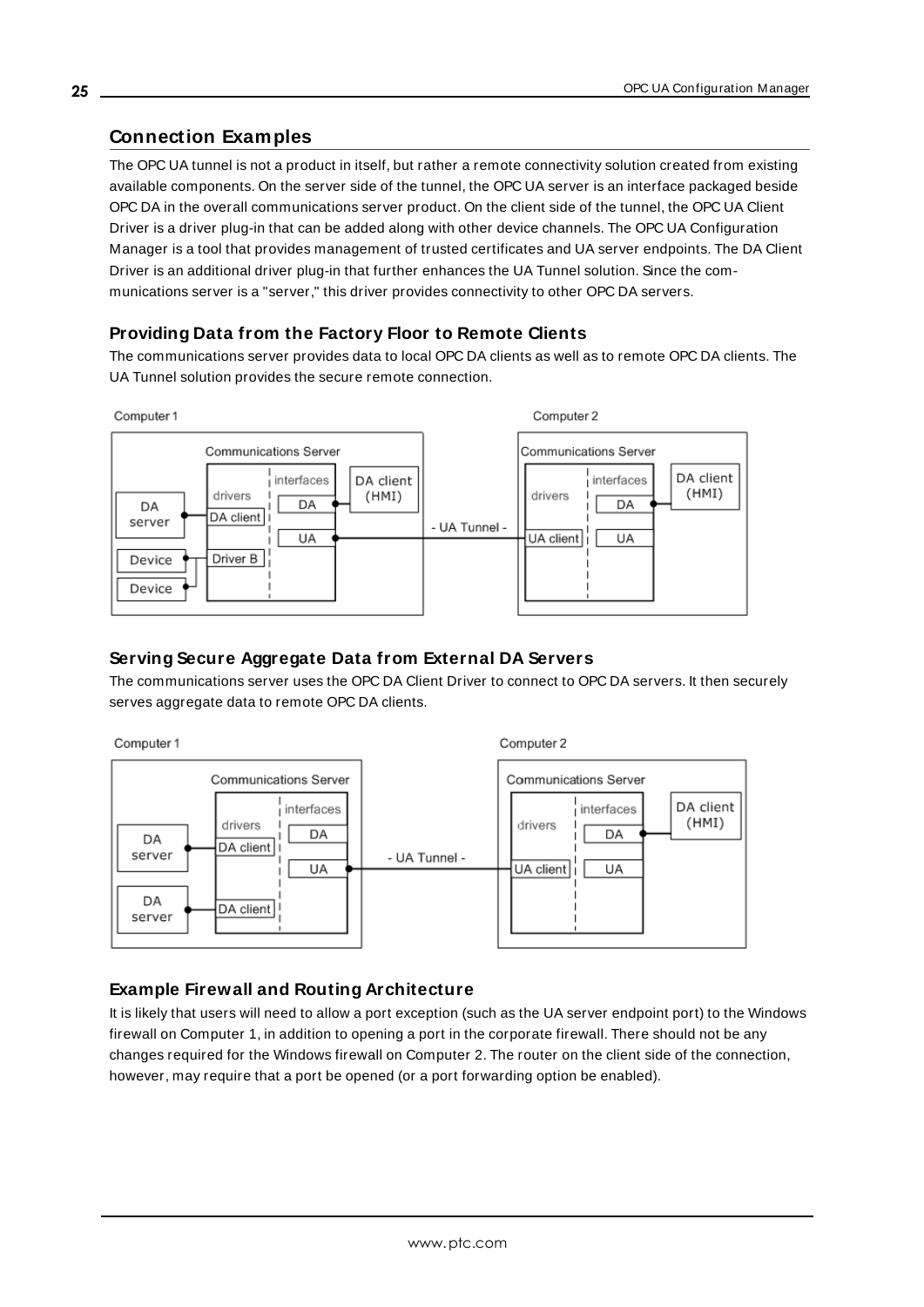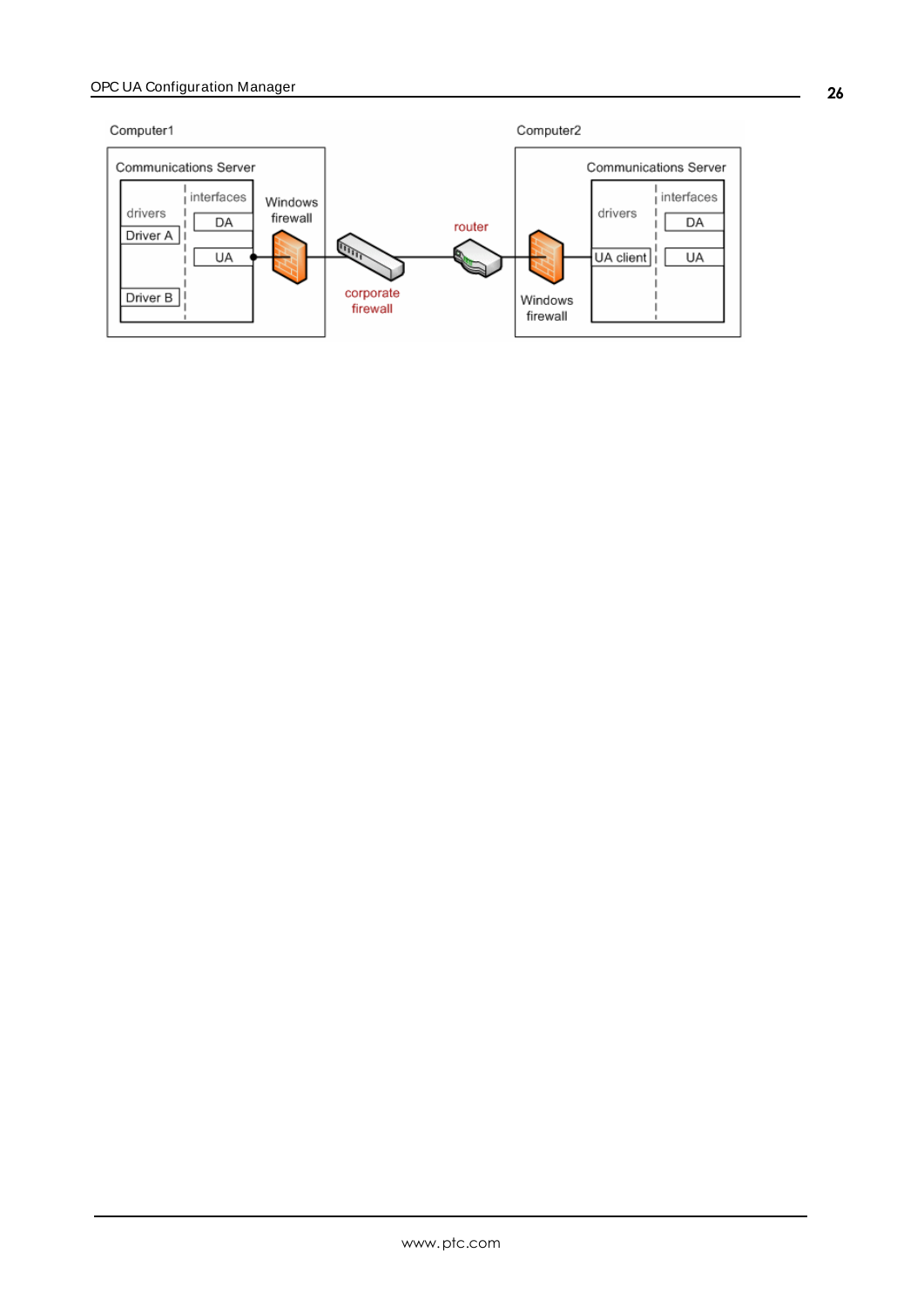# <span id="page-26-0"></span>**Troubleshooting Tips**

Click on the link for a description of the problem.

### **Troubleshooting Tips**

**Unable to connect to the UA server when trying to import items in the Device [Properties](#page-26-1) [dialog](#page-26-1) Unable to see the UA server when [attempting](#page-26-2) to browse from the UA client The target [computer](#page-27-0) running the UA server is not shown in the network browse from the UA [client](#page-27-0) Unable to connect to the UA server via the correct [Endpoint](#page-27-1) URL Connection attempts to the UA server require [Authentication](#page-28-0) (Username and Password) Cannot ping a router that uses port [forwarding](#page-28-1) to send requests to the UA server No UA specific error [messages](#page-28-2) are posted to the Event Log**

# <span id="page-26-1"></span>**Unable to connect to the UA server when trying to import items in the Device Properties dialog**

### **Possible Cause:**

- 1. An incorrect security profile was selected.
- 2. Certificates are invalid or not present.
- 3. The UA server and / or UA client certificate has a validity period before the current system date.

### **Solution:**

- 1. Verify the channel UA server security profile and message mode configurations.
- 2. If security is not required, select "None" as the security policy in the Channel Properties dialog.
- 3. Perform a certificate swap.
- 4. Import a non-expired certificate.
- 5. Re-issue the certificate to generate a new non-expired certificate.

# <span id="page-26-2"></span>**Unable to see the UA server when attempting to browse from the UA client**

### **Possible Cause:**

- 1. The endpoint port listed in the Discovery Port field is incorrect.
- 2. The endpoint is not enabled on the UA server.
- 3. The UA server interface is disabled in Project Properties.
- 4. The UA server and endpoint are enabled and correct; however, changes have not been saved to the server Runtime.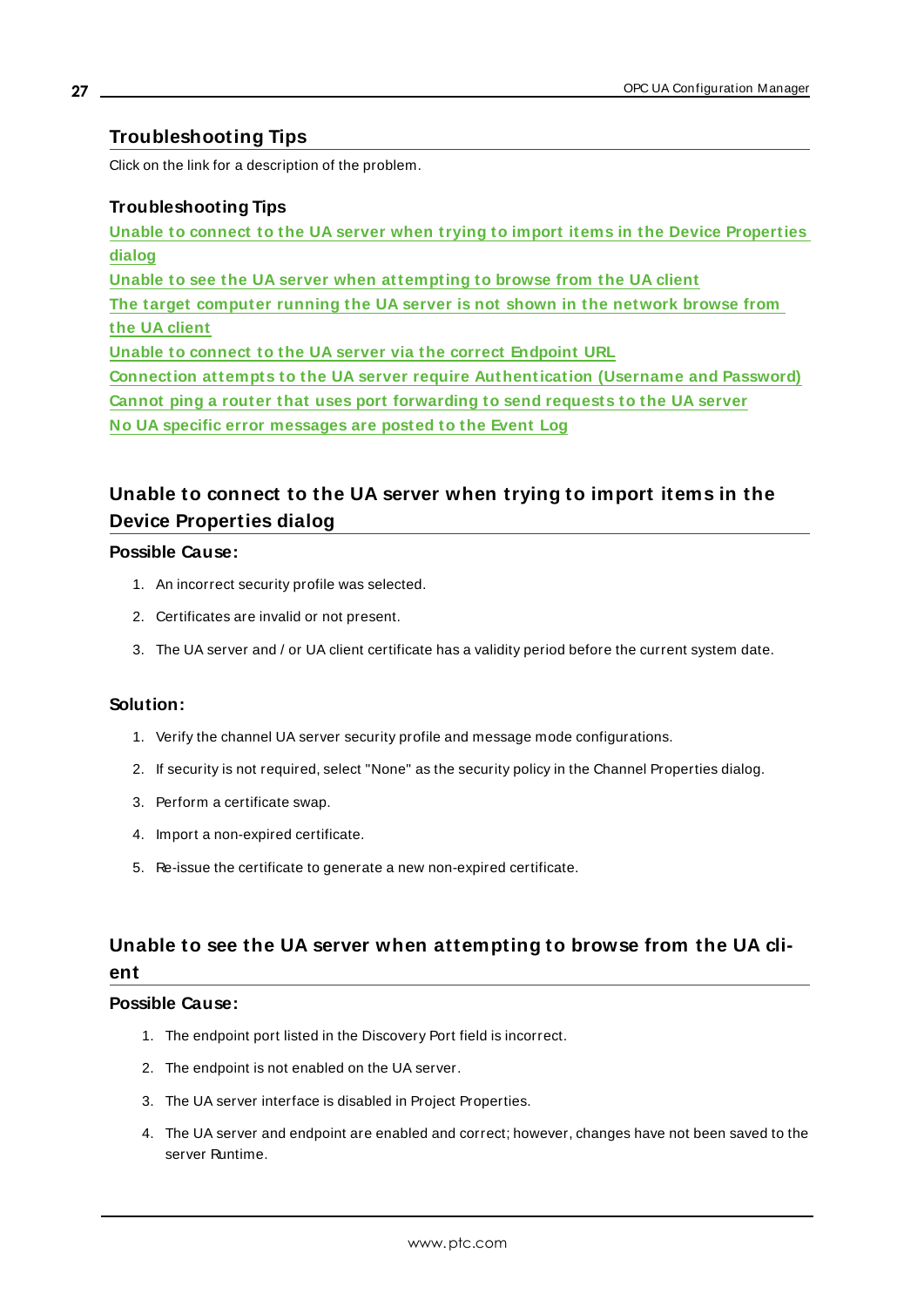#### **Solution:**

- 1. Confirm the endpoint port defined in the UA server and enter the correct port in the Discovery Port field. Then, refresh the view.
- 2. Launch the OPC UA Configuration Manager on the UA server computer to verify that the endpoint is enabled.
- 3. Launch the server Configuration. In **Edit**| **Project Properties**, check the **OPC UA** property group for the Server Interface settings.
- 4. Verify that **Enable** is set to **Yes**.
- 5. Save the project from the Configuration, and click **Yes** when prompted to save the changes to the Runtime.

# <span id="page-27-0"></span>**The target computer running the UA server is not shown in the network browse from the UA client**

#### **Possible Cause:**

The target computer has not been added to the network domain. The target computer may be in a Workgroup only; not in a domain.

### **Solution:**

Confirm the Endpoint URL from the UA Configuration Manager on the UA server computer. Then, manually enter the Endpoint URL in the UA Client Driver channel.

### <span id="page-27-1"></span>**Unable to connect to the UA server via the correct Endpoint URL**

### **Possible Cause:**

- 1. The corporate firewall on the client side of the connection may only allow connections through a single port (such as 8080).
- 2. The server-side router / switch needs to be configured to forward incoming client requests to the UA server computer.
- 3. The Windows firewall is blocking the incoming request from the UA client.

### **Solution:**

- 1. Open a port in the corporate firewall for the UA tunnel connection. Alternatively, reset the endpoint port on the UA server to match the port allowed in the corporate firewall.
- 2. Configure port forwarding in the router. The UA client's URL would then use the router's IPaddress with the port number used for the UA server endpoint (which is the port number used for port forwarding in the router).
- 3. Add an exception for the endpoint port to the Windows firewall.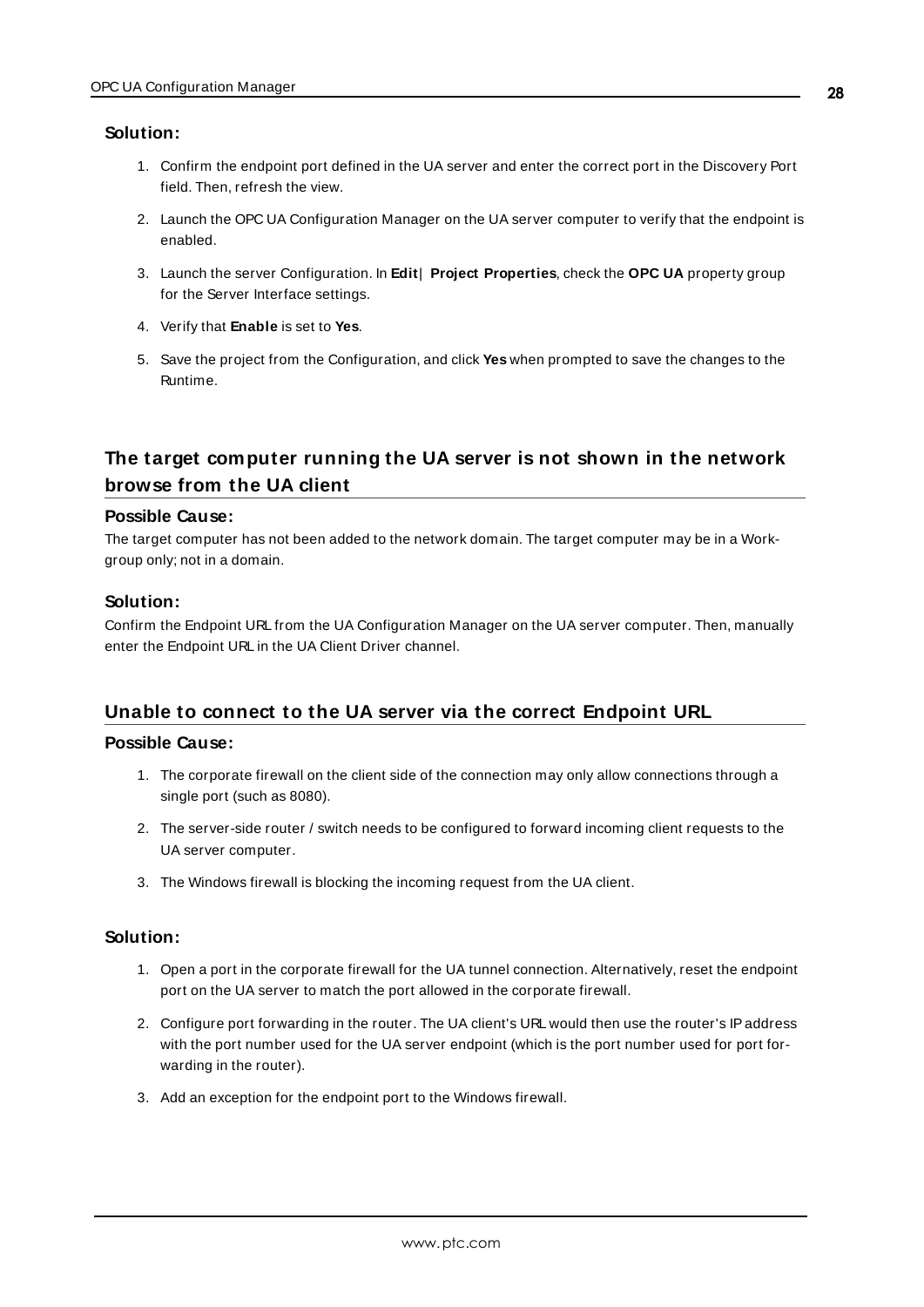# <span id="page-28-0"></span>**Connection attempts to the UA server require authentication (Username and Password)**

### **Possible Cause:**

The UA server's Client Sessions parameter **Allow anonymous login** has been set to **No**.

### **Solution:**

Launch the server Configuration and then select Project in the tree view. In **Edit** | **Properties**, check the OPC UA property group for the Client Session settings and confirm that **Allow anonymous login** is set to **Yes**.

### **Note:**

If Authentication is required, access the User Manager from the server Administration menu (located in the system tray) to set Username and Password.

# <span id="page-28-1"></span>**Cannot ping a router that uses port forwarding to send requests to the UA server**

### **Possible Cause:**

The default setting in the router may be set not to respond to ping.

### **Solution:**

Temporarily enable "Respond to Ping" in server side's router. After a successful ping response, disable this setting.

# <span id="page-28-2"></span>**No OPC UA Specific Error Messages are Posted to the Event Log**

### **Possible Cause:**

OPC UA server diagnostics are not enabled.

### **Solution:**

Launch the server Configuration and select **Project** in the tree view. Choose **Edit**| **Project Properties**. Review the UA tab for the Server Interface and confirm that "Log diagnostics" is set to "Yes."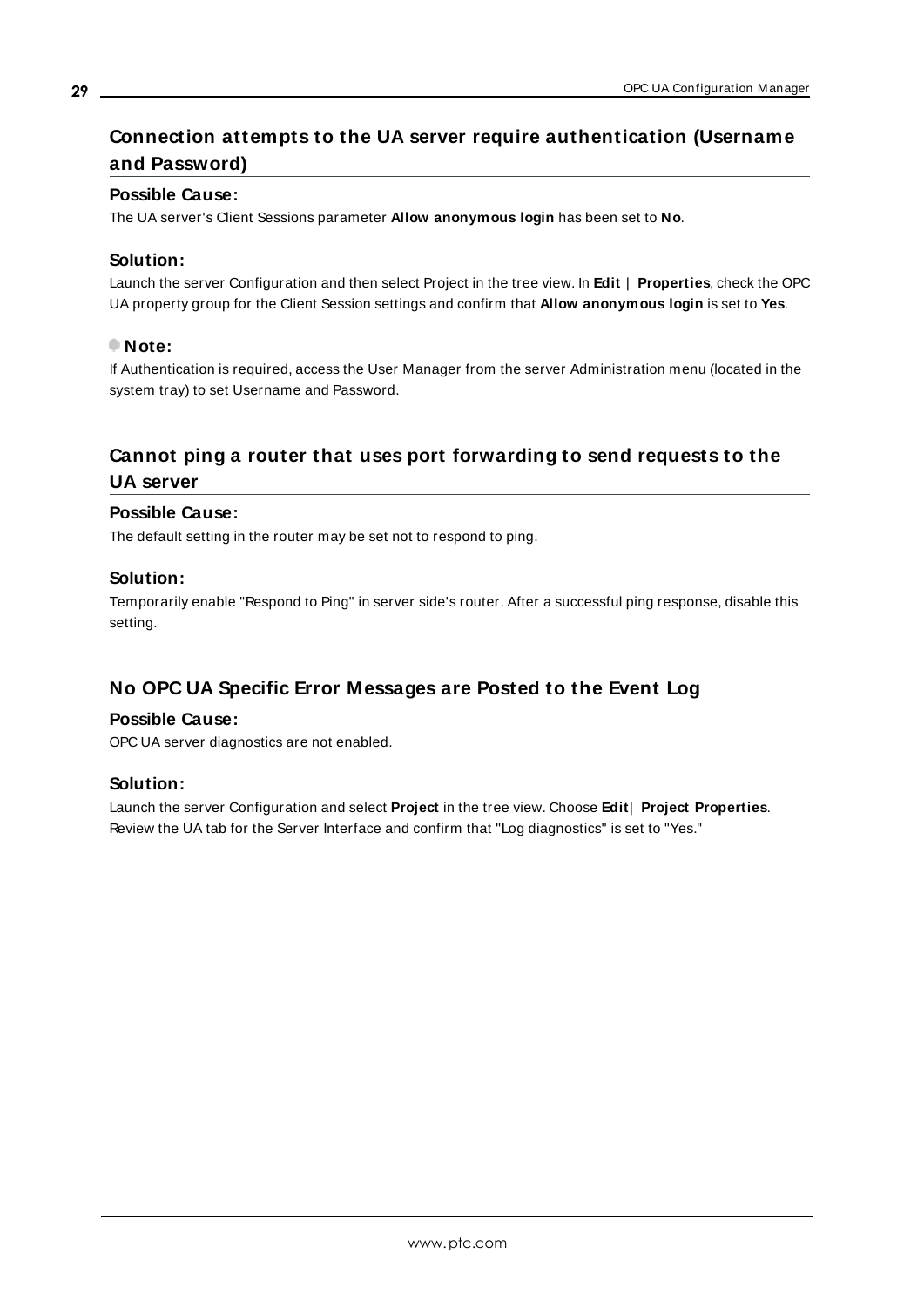# <span id="page-29-0"></span>Event Log Messages

The following information concerns messages posted to the Event Log pane in the main user interface. Consult the OPC server help on filtering and sorting the Event Log detail view. Server help contains many common messages, so should also be searched. Generally, the type of message (informational, warning) and troubleshooting information is provided whenever possible.

# <span id="page-29-1"></span>**Account '<name>' does not have permission to run this application. Contact the system administrator.**

### **Error Type:**

<span id="page-29-2"></span>Error

**The UA Server certificate has been reissued. UA clients must trust the new certificate to connect.** 

# **Error Type:**

<span id="page-29-3"></span>**Security** 

**The UA Client Driver certificate has been reissued. UA servers must trust the new certificate for the client driver to connect.** 

# **Error Type:**

<span id="page-29-4"></span>**Security** 

**The UA Client certificate '<client name>' has been rejected. The server cannot accept connections from the client.** 

**Error Type: Security** 

<span id="page-29-5"></span>**The UA Client certificate '<client name>' has been trusted. The server can accept connections from the client.** 

# **Error Type:**

<span id="page-29-6"></span>**Security** 

**The UA Server certificate '<server name>' has been rejected. The UA Client Driver cannot connect to the server.** 

## **Error Type:**

<span id="page-29-7"></span>**Security** 

# **The UA Server certificate '<server name>' has been trusted. The UA Client Driver can connect to the server.**

# **Error Type:**

**Security**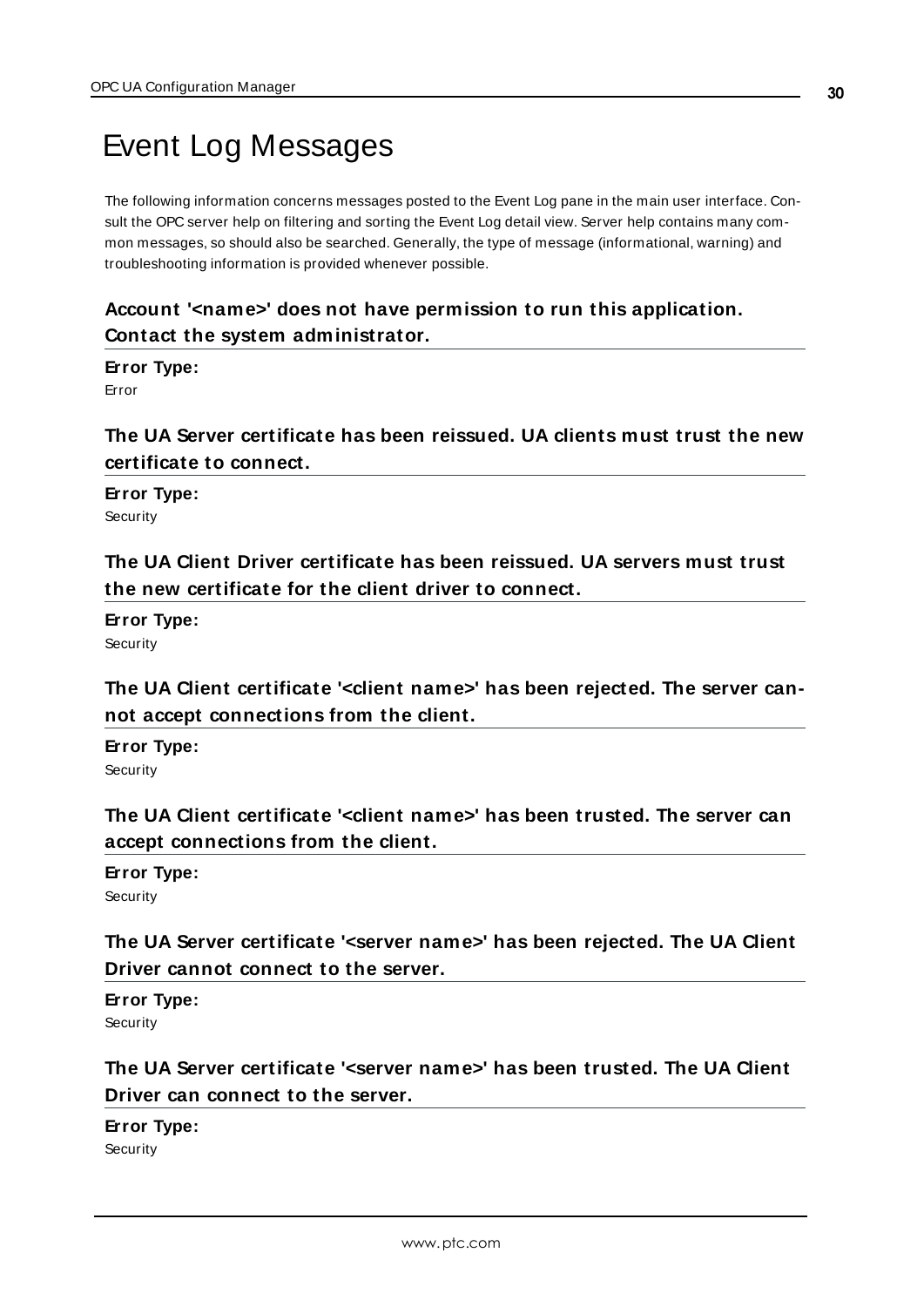<span id="page-30-0"></span>**The UA Server certificate '<server name>' has been added to Trusted Servers. The UA Client Driver can now connect to the server.** 

**Error Type:** Security

<span id="page-30-1"></span>**The UA Client certificate '<client name>' has been added to Trusted Clients. The UA Server can now accept connections from the client.** 

**Error Type: Security** 

<span id="page-30-2"></span>**The UA Client certificate '<client name>' has been removed from Trusted Clients. The UA Server cannot accept connections from the client.** 

**Error Type:**

<span id="page-30-3"></span>**Security** 

**The UA Server certificate '<server name>' has been removed from Trusted Servers. The UA Client Driver cannot connect to the server.** 

**Error Type:**

<span id="page-30-4"></span>**Security** 

**The endpoint '<url>' has been added to the UA Server.** 

**Error Type:** Security

# <span id="page-30-5"></span>**The endpoint '<url>' has been removed from the UA Server.**

# **Error Type:**

<span id="page-30-6"></span>**Security** 

**The UA Discovery Server '<server name>' has been added. The UA Server endpoints can now register with this UA Discovery Server.** 

**Error Type: Security** 

<span id="page-30-7"></span>**The UA Discovery Server '<server name>' has been removed. The UA Server endpoints can no longer register with this UA Discovery Server.** 

# **Error Type:**

<span id="page-30-8"></span>**Security** 

# **The endpoint '<url>' has been disabled.**

**Error Type: Security**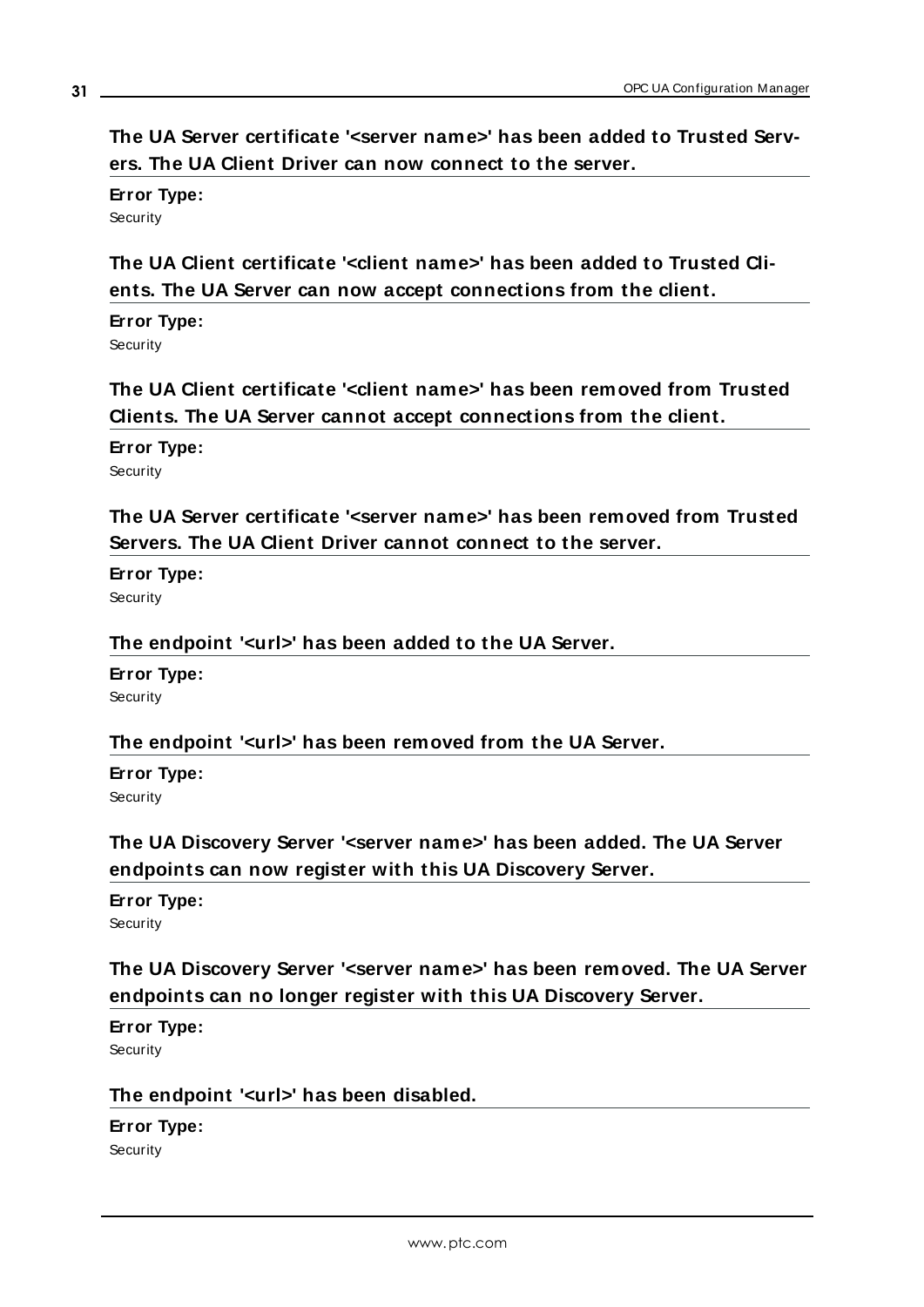# <span id="page-31-0"></span>**The UA Client Driver certificate has been imported. UA servers must trust the new certificate for the client driver to connect.**

**Error Type:**

<span id="page-31-1"></span>**Security** 

# **The UA Server certificate has been imported. UA clients must trust the new certificate to connect.**

**Error Type:**

<span id="page-31-2"></span>**Security** 

## **The endpoint '<url>' has been enabled.**

**Error Type:**

**Security** 

# <span id="page-31-3"></span>**Add Trusted Client**

The UA Client certificate '<certificate name>' has been added to Trusted Clients. The UA Server will now accept connections from the client.

### <span id="page-31-4"></span>**Remove Trusted Client**

The UA Client certificate '<certificate name>' has been removed from Trusted Clients. The UA Server will not accept connections from the client.

## <span id="page-31-5"></span>**Reject Trusted Client**

The UA Client certificate '<certificate name>' has been rejected. The server will not accept connections from the client.

# <span id="page-31-6"></span>**Trust Trusted Client**

The UA Client certificate '<certificate name>' has been trusted. The server will accept connections from the client.

## <span id="page-31-7"></span>**Add Trusted Server**

The UA Server certificate '<certificate name>' has been added to Trusted Servers. The UA Client Driver can now connect to the server.

## <span id="page-31-8"></span>**Remove Trusted Server**

The UA Server certificate '<certificate name>' has been removed from Trusted Servers. The UA Client Driver cannot connect to the server.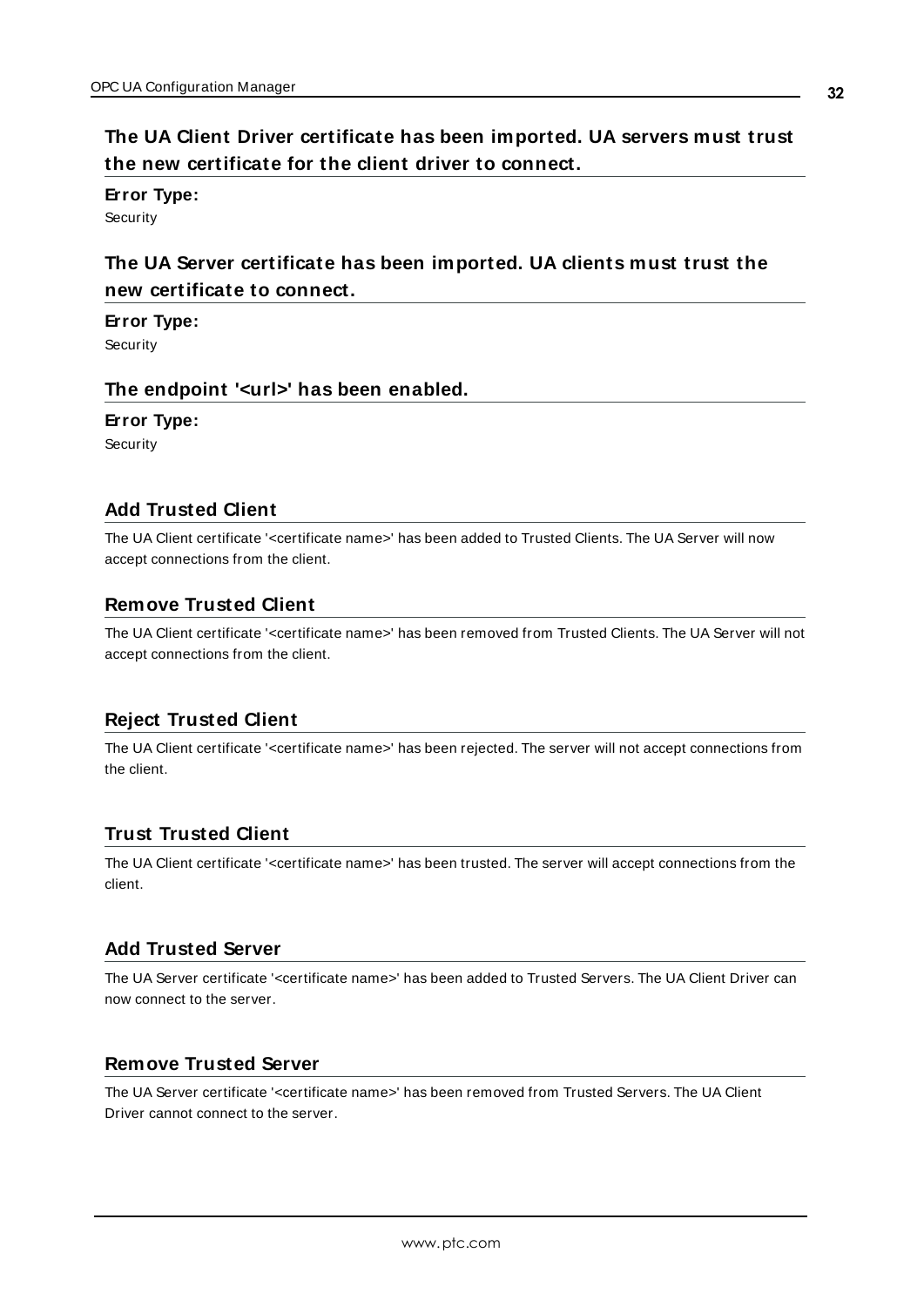### <span id="page-32-0"></span>**Reject Trusted Server**

The UA Server certificate '<certificate name>' has been rejected. The UA Client Driver cannot connect to the server.

# <span id="page-32-1"></span>**Trust Trusted Server**

The UA Server certificate '<certificate name>' has been trusted. The UA Client Driver can connect to the server.

## <span id="page-32-2"></span>**Add Endpoint**

The endpoint '<endpoint definition>' has been added to the UA Server.

## <span id="page-32-3"></span>**Enable an Endpoint**

The endpoint '<endpoint definition>' has been enabled.

# <span id="page-32-4"></span>**Disable an Endpoint**

The endpoint '<endpoint definition>' has been disabled.

## <span id="page-32-5"></span>**Remove Endpoint**

The endpoint '<endpoint definition>' has been removed from the UA Server.

## <span id="page-32-6"></span>**Add Discovery Server**

The discovery server '<certificate name>' has been added. The UA Server endpoints will now register with this discovery server.

## <span id="page-32-7"></span>**Remove Discovery Server**

The discovery server '<certificate name>' has been removed. The UA Server endpoints will no longer register with this discovery server.

## <span id="page-32-8"></span>**Reissue Client Certificate**

The UA Client Driver certificate has been reissued. UA servers will need to trust the new certificate in order for the client driver to connect.

## <span id="page-32-9"></span>**Reissue Server Certificate**

The UA Server certificate has been reissued. UA clients will need to trust the new certificate in order to connect.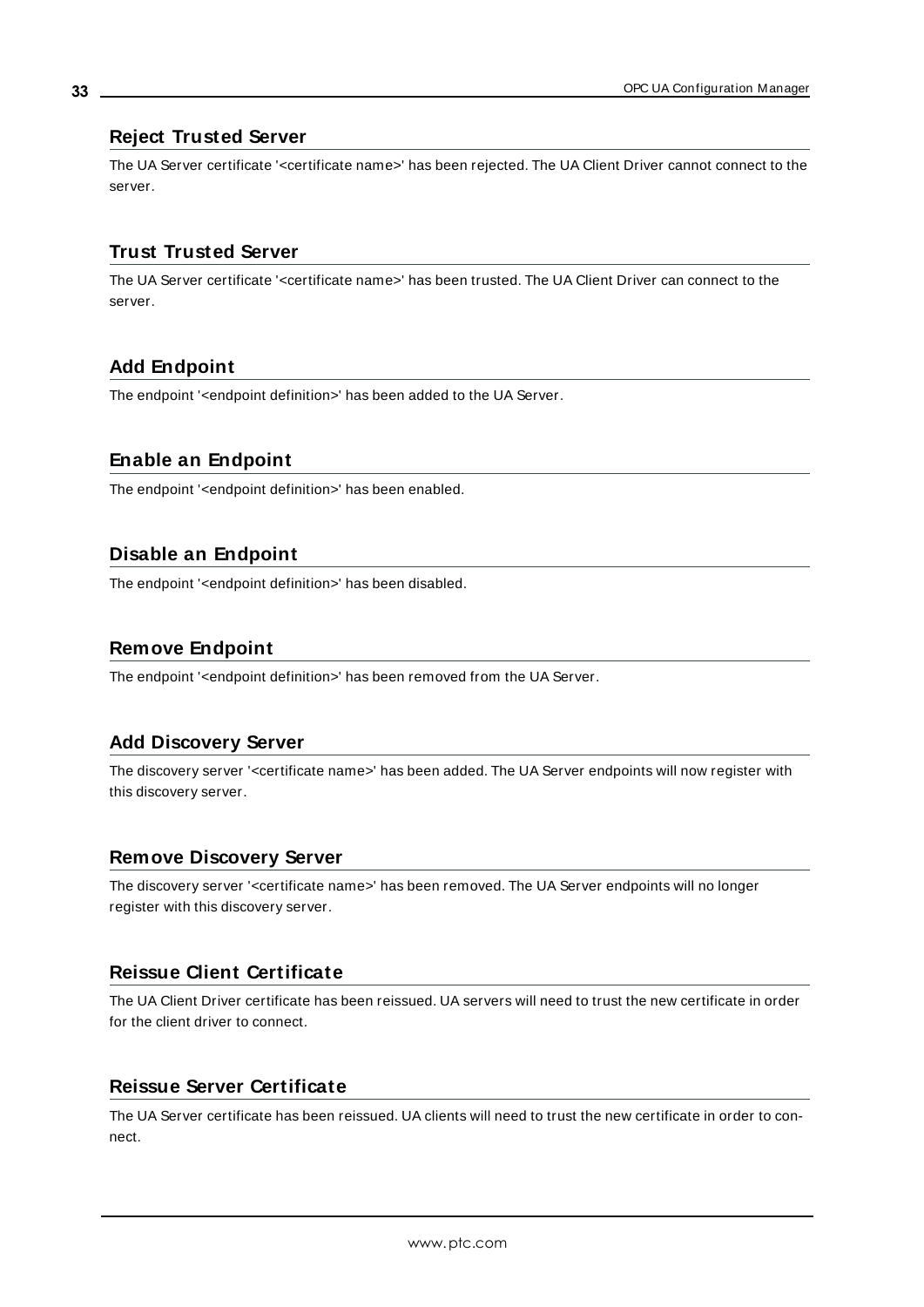# <span id="page-33-0"></span>Index

# **A**

Account '<name>' does not have permission to run this application. Contact the system administrator. [30](#page-29-1)

Add Discovery Server [33](#page-32-6) Add Endpoint [33](#page-32-2) Add Trusted Client [32](#page-31-3) Add Trusted Server [32](#page-31-7) Anonymous [6](#page-5-0)

# **C**

Cannot ping a router that uses port forwarding to send requests to the UA server [29](#page-28-1) Certificate [11](#page-10-0) Certificate Display [13](#page-12-1) Connection attempts to the UA server require authentication (Username and Password) [29](#page-28-0) Connection Examples [25](#page-24-0) Credentials [6](#page-5-0)

# **D**

Default Certificate [13](#page-12-2) Disable an Endpoint [33](#page-32-4) Discovery Servers [10](#page-9-0) Discovery Service [17](#page-16-0)

# **E**

Enable an Endpoint [33](#page-32-3) Endpoint Definition [8](#page-7-0) Event Log Messages [30](#page-29-0) Export [9,](#page-8-1) [11](#page-10-1) External DA Servers [25](#page-24-1)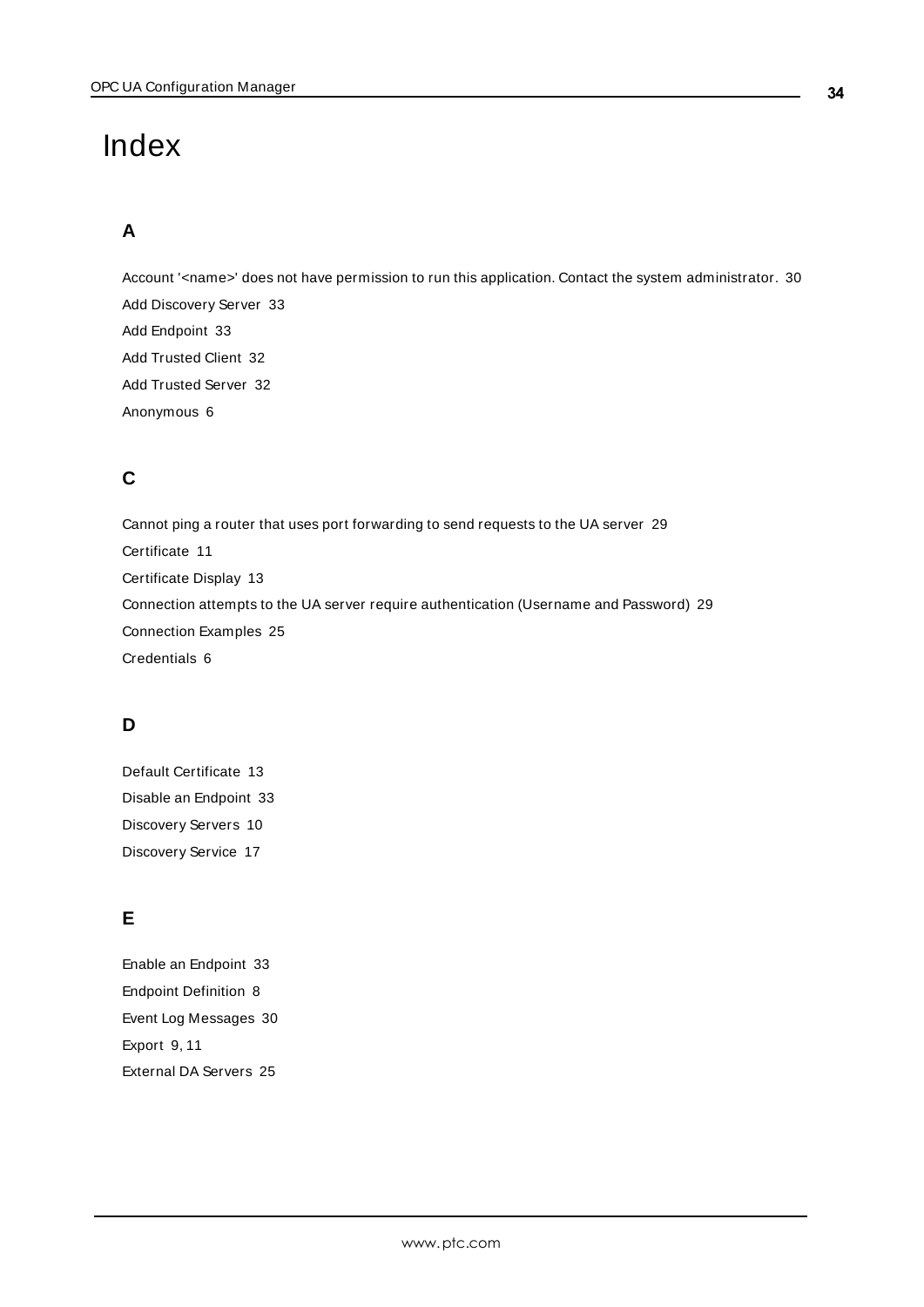# **F**

Firewall [17](#page-16-1), [25](#page-24-2)

# **H**

Help Contents [4](#page-3-0)

# **I**

Import [9](#page-8-2), [11](#page-10-2) Import certificate [12-13](#page-11-1) Instance Certificates [12](#page-11-0)

# **L**

Local Discovery Service (LDS) [17](#page-16-2)

# **N**

Network Adapter [8](#page-7-1) No OPC UA Specific Error Messages are Posted to the Event Log [29](#page-28-2)

# **O**

OPC Data Access (DA) [4](#page-3-2) OPC Foundation [4](#page-3-2) OPC UA Configuration Manager [5](#page-4-0) OPC UA Tutorial [15](#page-14-0) OPC Unified Architecture (UA) [4](#page-3-2) Overview [4](#page-3-1)

# **P**

Password [6](#page-5-0) Port Number [8](#page-7-2) Prerequisites [15](#page-14-2)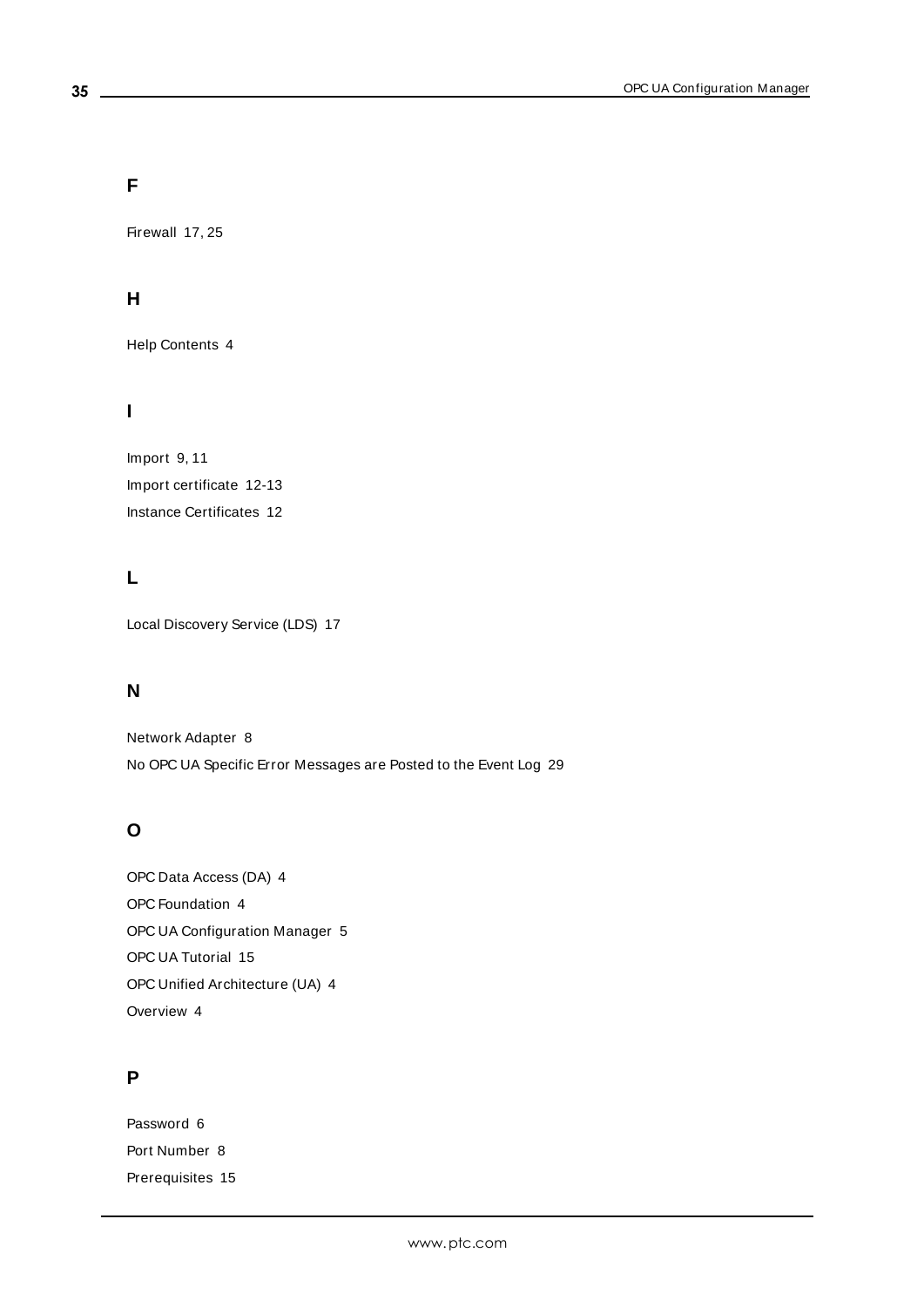Project Properties — OPC UA [5](#page-4-1)

# **R**

Registration Interval [10](#page-9-2) Reissue certificate [12-13](#page-11-2) Reissue Client Certificate [33](#page-32-8) Reissue Server Certificate [33](#page-32-9) Reject Trusted Client [32](#page-31-5) Reject Trusted Server [33](#page-32-0) Remote Clients [25](#page-24-3) Remove Discovery Server [33](#page-32-7) Remove Endpoint [33](#page-32-5) Remove Trusted Client [32](#page-31-4) Remove Trusted Server [32](#page-31-8)

# **S**

Security [6](#page-5-0), [15](#page-14-3) Security Policies [8](#page-7-3) Server Endpoints [7](#page-6-0)

# **T**

The endpoint '<url>' has been added to the UA Server. [31](#page-30-4)

The endpoint '<url>' has been disabled. [31](#page-30-8)

The endpoint '<url>' has been enabled. [32](#page-31-2)

The endpoint '<url>' has been removed from the UA Server. [31](#page-30-5)

The target computer running the UA server is not shown in the network browse from the UA client [28](#page-27-0)

- The UA Client certificate '<client name>' has been added to Trusted Clients. The UA Server can now accept connections from the client. [31](#page-30-1)
- The UA Client certificate '<client name>' has been rejected. The server cannot accept connections from the client. [30](#page-29-4)
- The UA Client certificate '<client name>' has been removed from Trusted Clients. The UA Server cannot accept connections from the client. [31](#page-30-2)
- The UA Client certificate '<client name>' has been trusted. The server can accept connections from the client. [30](#page-29-5)
- The UA Client Driver certificate has been imported. UA servers must trust the new certificate for the client driver to connect. [32](#page-31-0)